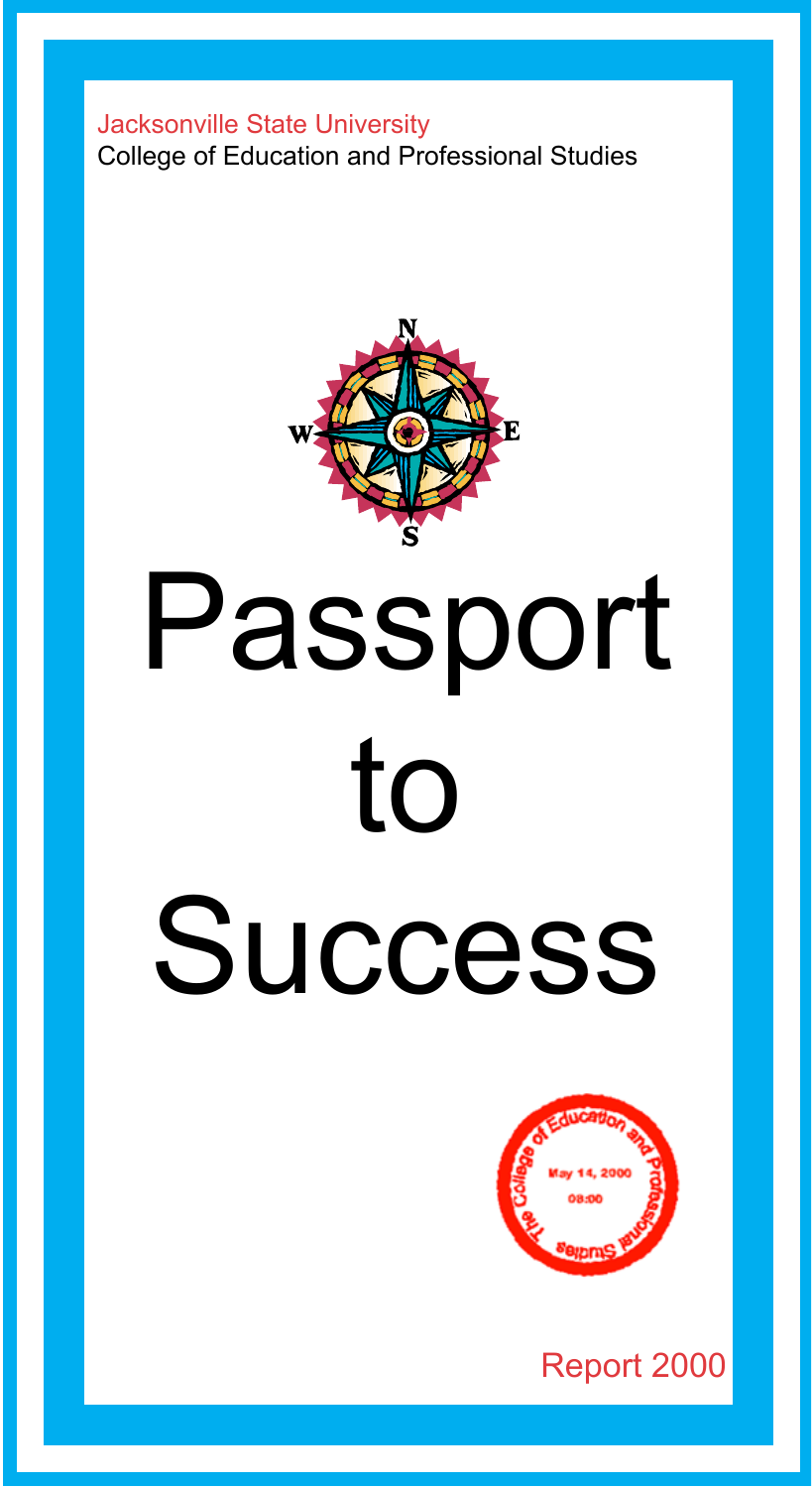

## Passport to **Success**

College of Education

**Professional Studies** 



## **Contents**

- 3 …Dean's Message
- 5 …NCATE Review
- 6 …Chandler Awarded Outstanding Faculty
- 8 …Hall of Fame
- 9 ...Superintendent Nowlin
- 10...Partnerships
- 11. Communication Department
- 12...Chandler Honored … Nemeth Presented Award
- 13...Technology Department
- 14…Authors at Work
- 14…Roswal Elected President
- 15…Distance Education
- 16…REACH
- 17…Teaching/Learning Center
- 18…Multimedia Instructional **Laboratories**
- 19…Learning Resource Center
- 20…Faculty Retirees
- 21…Lisa Baswell Bates Honored by Board of Trust
- 22…Camp Life …Television Services

© 2000 Jacksonville State University Edited by Mike Zenanko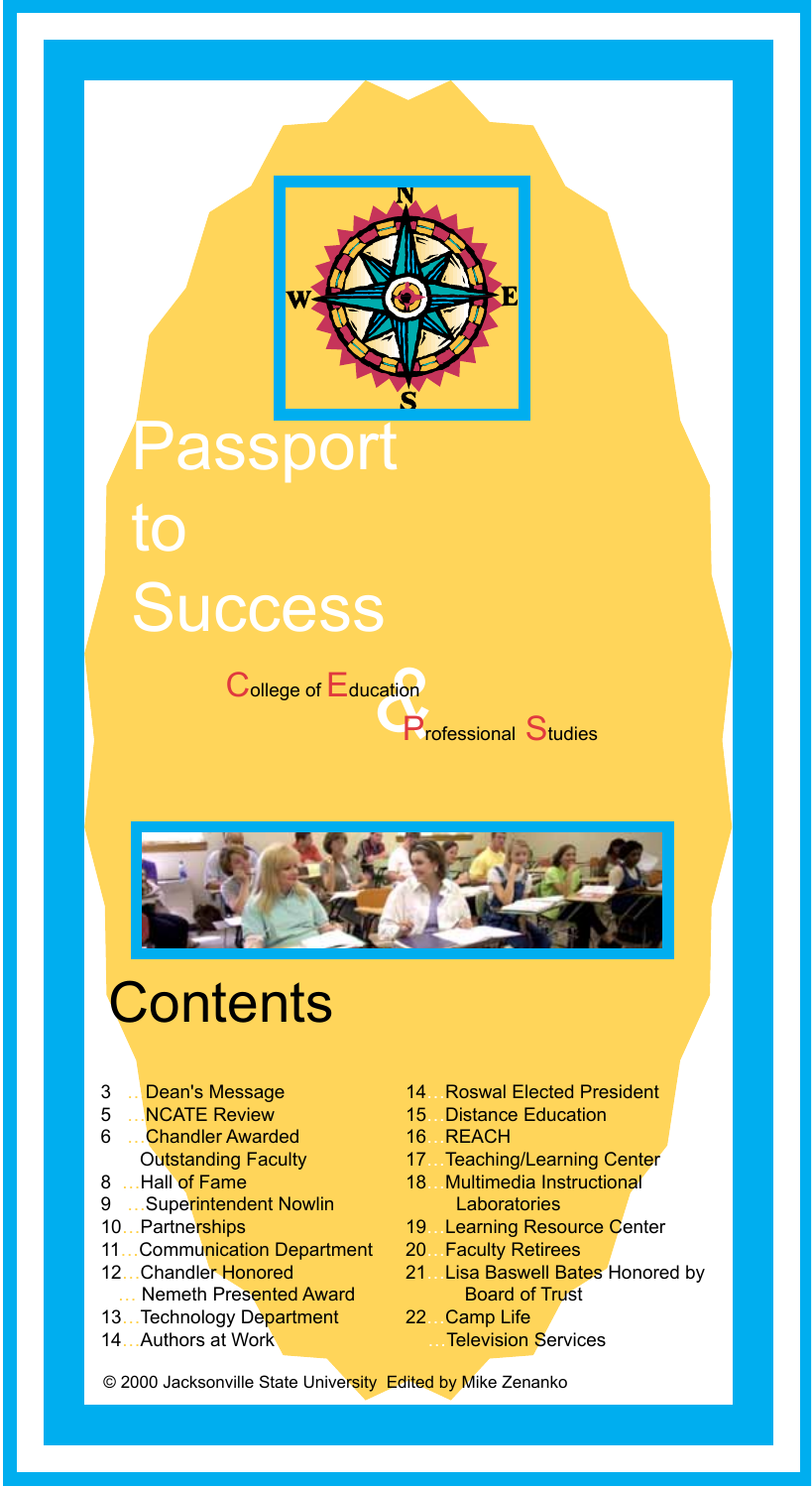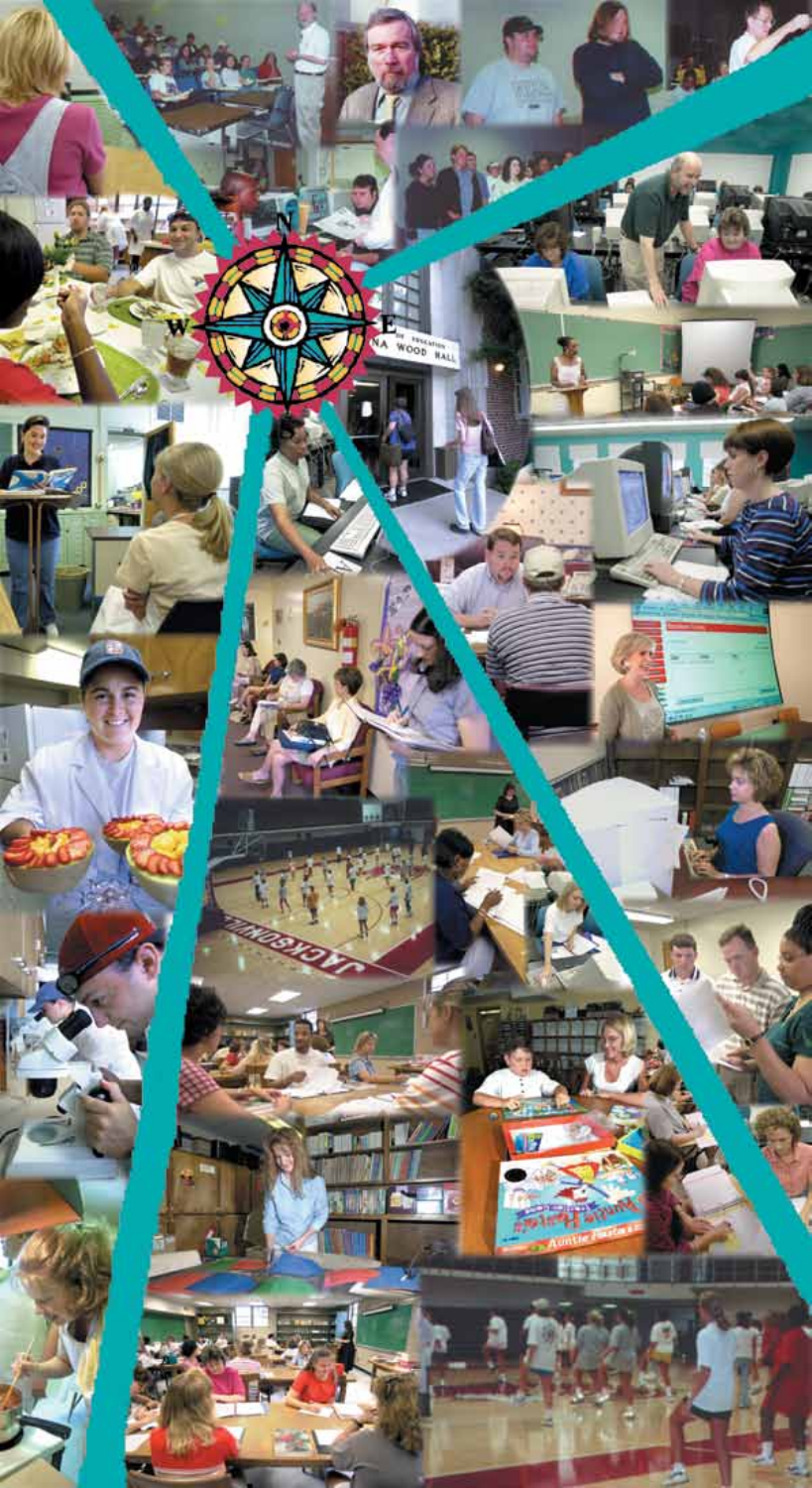

#### Dr. Sheila Anne Webb, Dean, College of Education and Professional **Studies**



Passport to Success embodies the faculty's and staff's finest aspiration for our graduates. The education of and career preparation for students in the College of Education and Professional Studies at Jacksonville State University focus on the metaphor of the "Creative Decision-Maker." Through a combination of University-based programs and clinical experiences in contemporary business, industry and educational settings, students are current in their fields and prepared for transitional experiences. On multiple measures of accountability and programmatic success, graduates consistently secure immediate and high employability in their fields, receive high employer satisfaction scores, and rank JSU's programs as outstanding.

Departments in the College include: Communication; Curriculum and Instruction; Educational Resources; Family and Consumer Sciences; Health, Physical Education and Recreation; Instructional Services; Teacher Service Center; Technology and Pre-Engineering, and Television Services. Education programs in the College are the largest in Alabama, 13<sup>th</sup> largest in the south and 40<sup>th</sup> largest in the nation. These programs recently received an "A" on the State accountability Report Card for higher education. Each student-centered area functions on the themes of diversity, intellectual vitality, professional community, technology.

Enjoy the 2000 Report. Visit our campus or via. our website, http://www.jsu.edu/depart/edprof.

Professional Studies

 $C$  ollege of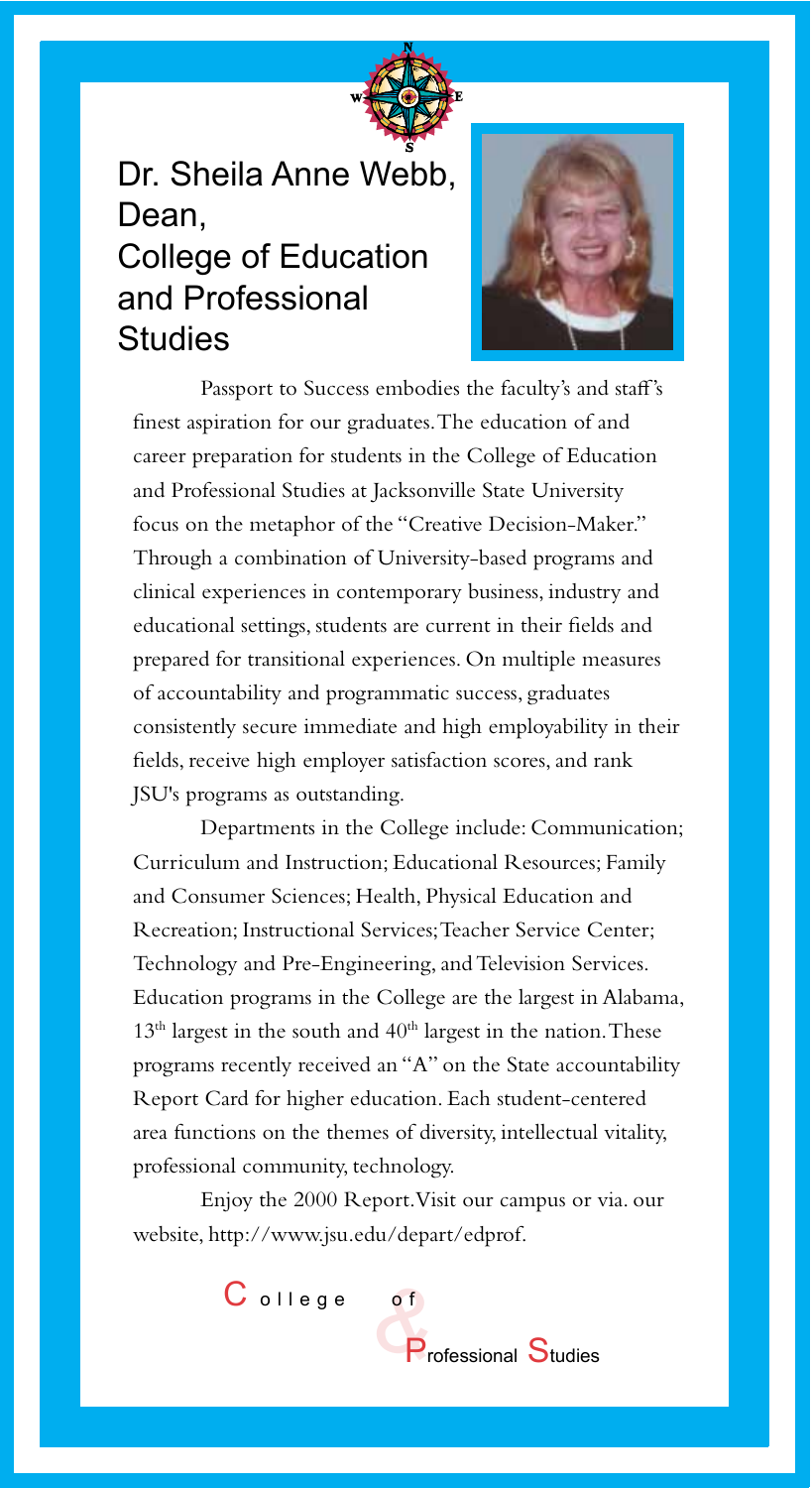

## A Successful NCATE Review

The administration, faculty and staff of Jacksonville State University are proud to announce the continuing accreditation of the College of Education and Professional Studies by the National Council for Accreditation of Teacher Education (NCATE) and the approval of all teacher education programs by the Alabama State Department of Education.

Collaborative partners, alumni and constituents contributed their continuing support to the accreditation process. Careful attention to detail and the commitment to the principle that accreditation is an on-going process helped to ensure a successful visit. The College of Education and Professional Studies has been accredited since 1954.

The College of Education and Professional Studies is now busy preparing for the next accreditation cycle and implementing NCATE 2000. The new standards

- Provide quality professional education that fosters the competent practice of graduates.
- Meet rigorous standards of excellence developed by the profession.
- Ensure that requirements for accreditation are related to established knowledge and sound professional practice.
- Establish and uphold national standards of excellence; and strengthen the quality and integrity of professional education units.

*The College of Education and Professional Studies has been accredited since 1954.*

emphasize the commitment of educators to ensure that all students can learn. NCATE guides and promotes national standards leading the College of Education and Professional Studies programs to:

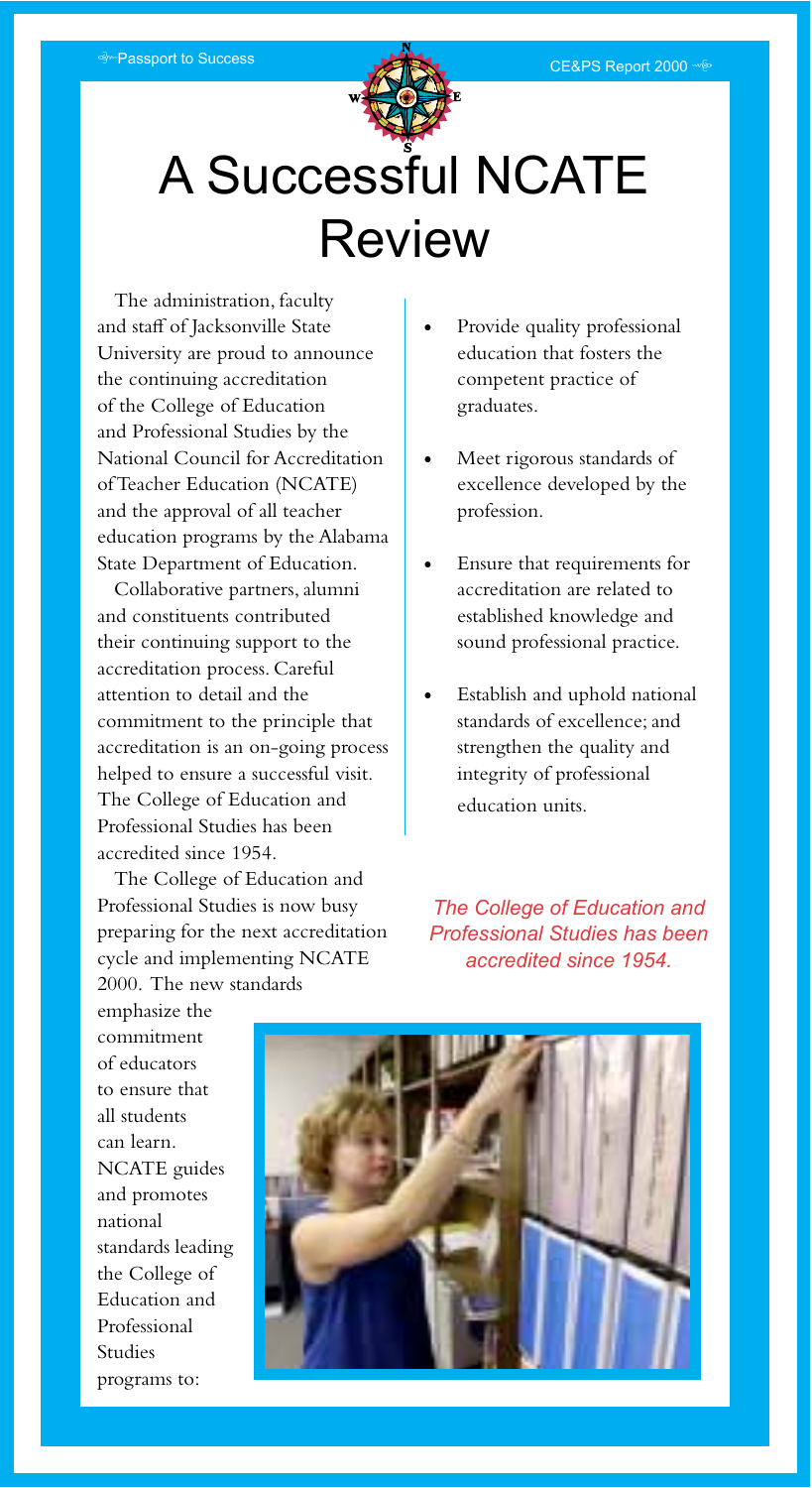

#### Linda Chandler Outstanding Faculty 2000: In her own Words

I've spent more than half my life and many hours at Jacksonville State University. Starting in 1962 when I enrolled as a freshman, I majored in Home Economics, was president of the Home Economics Club, member of the marching ballerinas, top ten in Miss Mimosa and voted Who's Who among college students. As a dormitory counselor we had to enforce strict rules such as requiring students to sign in and out when leaving the dorm. An unusual dress code was enforced; no student could enter an academic building in pants or shorts unless you had on a raincoat to cover yourself. I also worked as student aide throughout my 4 years. I made \$67.50 per semester for 10 hours a week.

When I started in 1962, there were 3 dorms, Daugette, Pannell and Abercrombie. Academic buildings were Bibb Graves, Ayers Hall, Ramona Wood (library) and Stephenson gym. Before I graduated, Rowan Hall, Leone Cole and Mason Hall were built. Graduated in 1965. Started teaching Monday morning after graduating on Friday night. Taught ½ year at Plain View High School in DeKalb County, 3 years at Glencoe in Etowah County. Stayed out one year to have a baby and be with her. In 1970 was hired by Houston Cole as an instructor in the Home Economics Department.

As a teacher I have served under five presidents: Houston Cole - Ernest Stone - Theron Montgomery - Harold McGee - Bill Meehan.

I have worked the past 3 years in an on-going renovation of our department in East Mason Hall, using the old furniture we had purchased with very little funds.

I completely redecorated 2 restrooms, paint and wallpaper, accessories etc., at my expense and did the work after 4:30 in the afternoon (after students and faculty were gone). I worked many late nights and weekends, sewing upholstery and pillows at home. I made draperies for all the windows in our department.

I worked with Sandra Walker in renovating the Gold Room in Bibb Graves. I recycled draperies from Theron Montgomery Building, cut them to make valances, attached to wooden board to be hung. I plan to make matching pillows when the sofas are upholstered.

After 35 years many people ask me why I haven't retired. I really love to teach and I hope I have made a small difference in the lives of future generations. In most of the schools where I supervise teachers, I have taught the Family and Consumer Sciences teacher that is the cooperating teacher of that school. It is also a great thrill for me to teach the sons and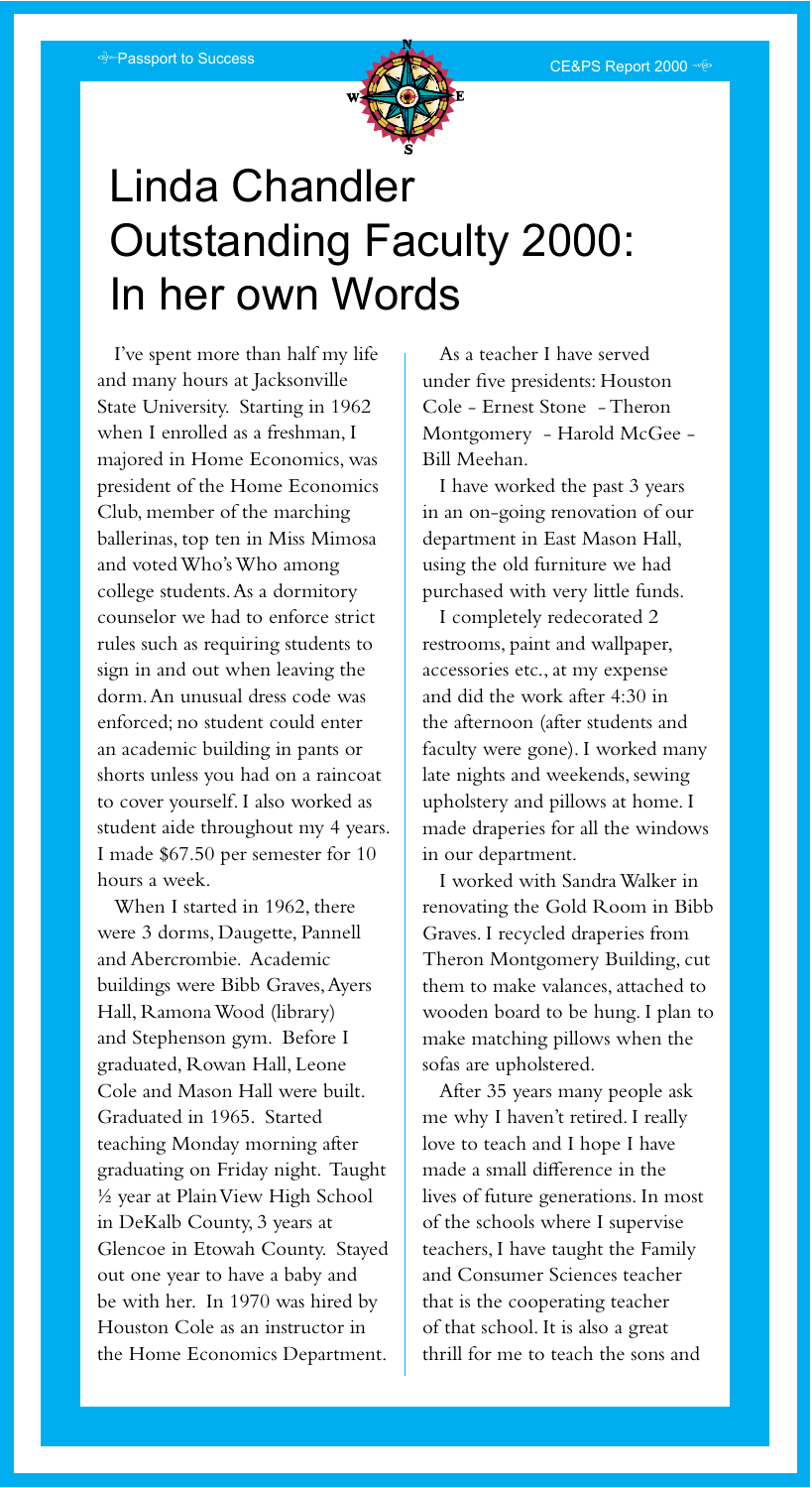

daughters of many of my previous students. I even taught Dr. Cynthia Harper, CE&PS Associate Dean, and Kathy Cambron, Acting Registrar at JSU. I guess this just proves how old I am.

As far as the decorating and extra things I have done, I do them because I love it. I've had people ask, why do you spend your money and your time doing this? I love it! It improves the image our department and

the students deserve a nice place to come to school. I really enjoy working with Mrs. Meehan and Dr. Bill Meehan because they are wonderful people. If I can be a small part of helping them to make JSU a great university, I am proud to help.

I feel like anything I do at JSU is my way of sharing my talents and giving what I can back to the place I graduated from and worked for 30 plus years.

My family has deep roots at Jacksonville State University. My father, now deceased, was an educator for more that 30 years, and was Gadsden State's first president. My father got his degree and taught at JSU. My stepmother, who received her degree from JSU, spent her life as an educator and retired from teaching My husband,



President Meehan and Mrs. Linda Chandler

a retired teacher, and I both received our degrees from JSU. My daughter, who has taught Speech Pathology for five years in Calhoun County, received her Masters Degree in the summer of 1999 from JSU. She is presently working on an advanced degree from JSU.

I really feel a part of this University. It has been my second home. I have spent as many years here as I have spent in my home.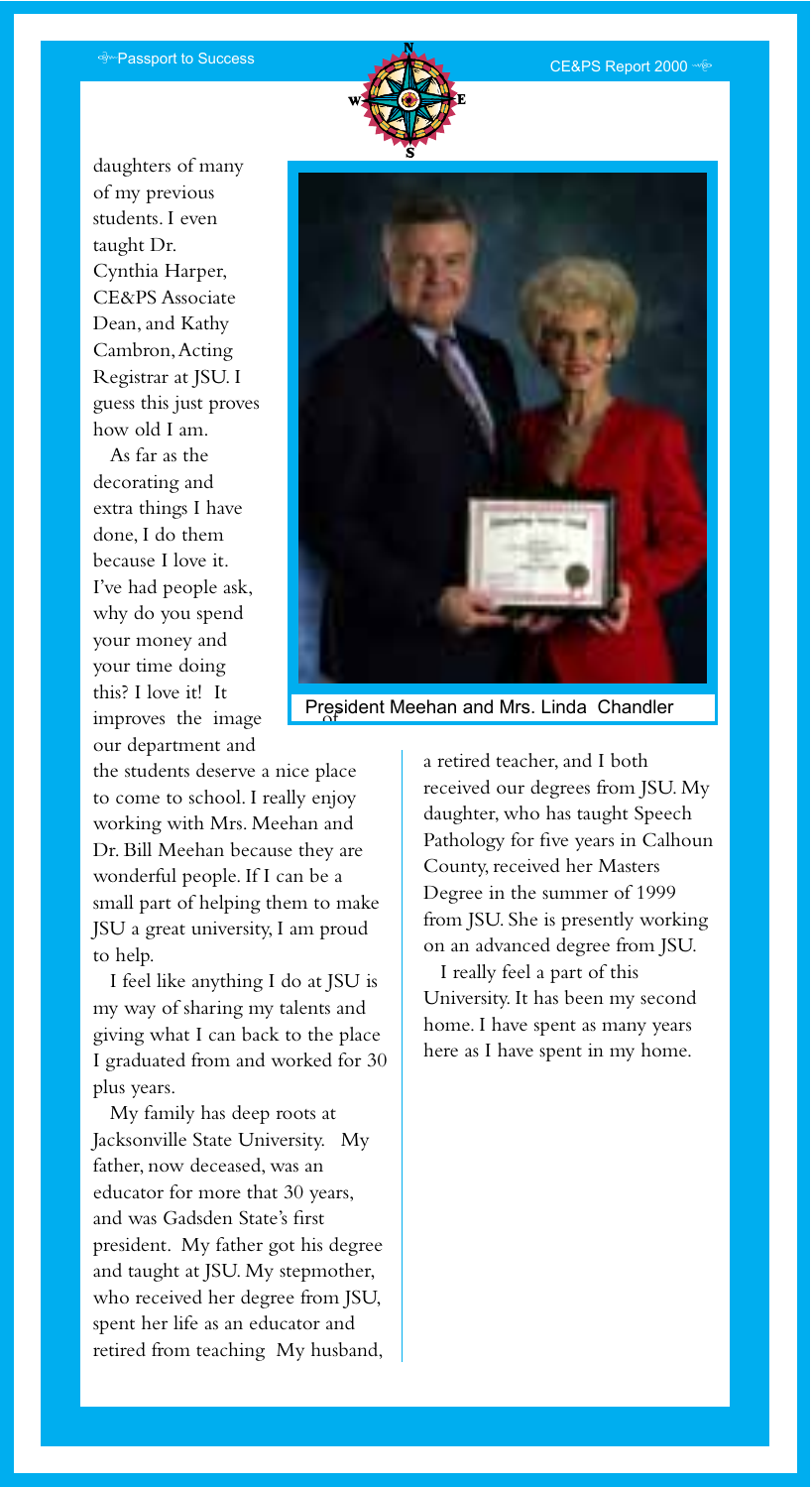

#### JSU's **Teacher** Hall of Fame

Pictured with President Meehan are 2000 Inductees are: (from left) Pam Inmon, Jacksonville High School, Jacksonville City Schools Deborah Camp, Berry Middle School, Hoover City Schools Ramona Hall, Big Springs Lake Elementary School, Albertville City Schools

Halls of Fame honoring sports, political and industrial figures are commonplace in the United States. Jacksonville State University has taken this idea of honoring outstanding role models and given it an important twist.

In 1969, Jacksonville State University inaugurated the Teacher Hall of Fame to honor and give recognition to public school classroom teachers in State of Alabama. Initiation to the Jacksonville State University Teacher Hall of Fame recognizes and salutes the idea that there is no substitute for the teacher who can open the mind of a child to the wonders of the world.

The selection process for the Jacksonville State University Teacher Hall of Fame begins with each public school system in the state nominating one elementary teacher, one middle level teacher, and one secondary teacher each year to be considered for this award. These nominees are selected and evaluated in accord with certain criteria. One criterion is that the nominee must be currently teaching subject matter to students 50 percent or more of

each school day. No preference is given to nominees who attended Jacksonville State University. The nominees are screened by a state-wide committee including representatives from business and industry, public schools, state and local government, higher education, and the Alabama State Department of Education. Fifteen nominees, five from each category, are interviewed and rated by the committee, and the three inductees are determined by secret ballot.

The awards banquet and induction ceremony take place each May on the campus of Jacksonville State University. Along with other recognition and monetary rewards, the nominees who are inducted into the Hall of Fame have a plaque in their honor placed in the lobby of the Houston Cole Library on the Jacksonville State University campus.

The Birmingham Post-Herald summed up the ideas and intent of the Jacksonville State University Teacher Hall of Fame by stating "Such teachers do indeed belong in a Hall of Fame, and we're glad to see that is where Jacksonville State University means to put them."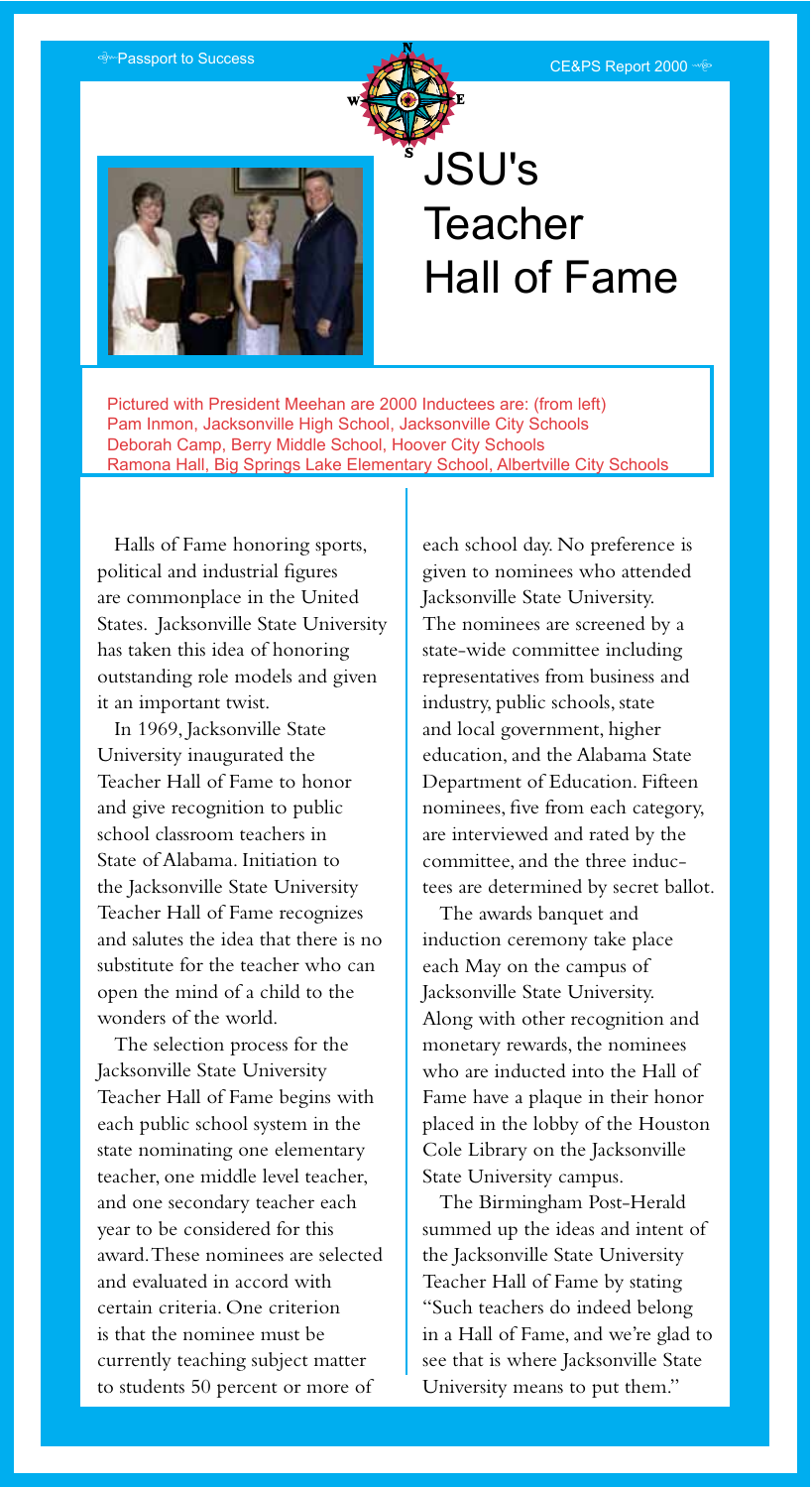

#### **Anniston Schools Welcome** Dr. Steve Nowlin as Interim Superintendent

Dr. Stephen Nowlin, Associate Professor of Educational Administration at JSU, has been appointed interim superintendent of the Anniston City's schools for the 2000-2001 academic school year. This appointment was made by Dr. Ed Richardson, State Superintendent of Education.

Dr. Nowlin is a 30-year veteran educator with experience in Tennessee and Alabama. He served as superintendent of 3,000 students in Humphreys County, Tennessee, from 1982-1986. As superintend-ent, he helped improve the budgeting and accounting procedures and was instrumental in helping pass a sales tax increase for a school rebuilding program. From 1986-1988, he worked in the Tennessee State Department of Education. In 1990, he began working in higher education in Alabama. He was an assistant professor of educational leadership at Troy State University of Dothan for seven years. Dr. Nowlin came to JSU in 1997 and has worked with the State Department of Education in training school administrators. In 1999, he trained 100 superintendents and administrators on how to evaluate principals.

Dr. Nowlin has been extremely active professionally. He has served as President of the Alabama Association of Professors of Educational Leadership, Chairman of the Dothan 2000 Education

Goal Committee and developed a conference on Alabama's Principal Certification Requirements in conjunction with Auburn University.

In accepting this position, Dr. Nowlin has a priority of ensuring all schools in the system attain academic clear status. He believes this goal can be attained with everyone in the schools and community working together as a team.

We are proud to have Dr. Nowlin in this position. He will do a great job, and we thank him for making this most important contribution in our community.



Dr. A. Stephen Nowlin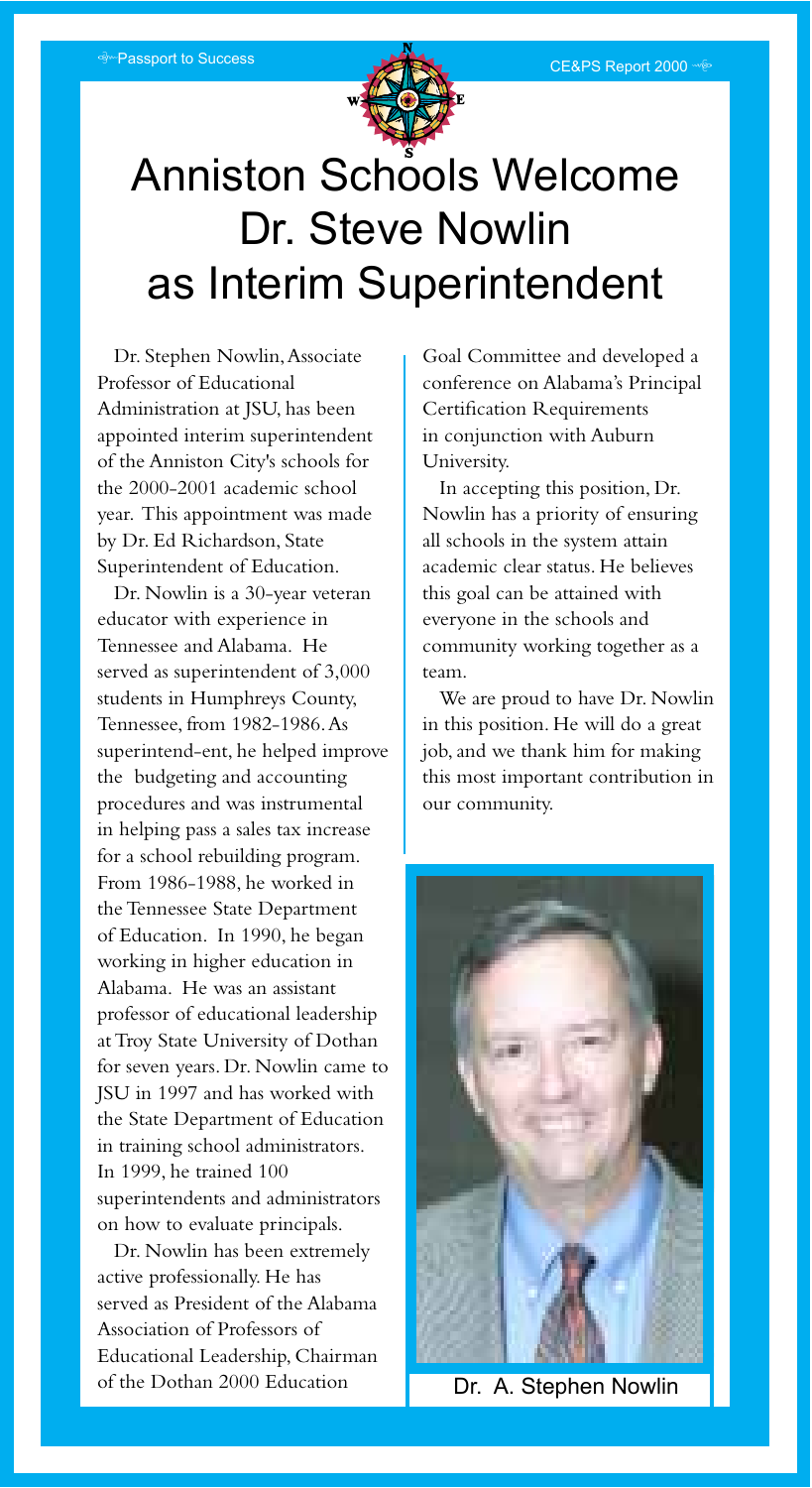

#### Partnerships Improve Public School Programs

The College of Education and Professional Studies fosters Community outreach and partnerships. In education, partnerships focus on reciprocal improvements for both K-12 students and JSU preservice teachers. College faculty and students working several arenas including GEAR UP, a comprehensive program in Gadsden for grades 7-12; QUEST FOR EXCELLENCE, a long standing Gadsden program with primary support for minority students; NEXT START, a reading program targeting Anniston first grade students; HEAD START, a scholarship program for Anniston Head Start teachers; PROJECT 2000, TEACHING FOR TOMORROW...TODAY, a Cherokee County School partnership for teacher professional development; PIEDMONT PARTNERSHIP, a long-standing "friends of education" program with several college, student and faculty exchanges; and REACH, a counselor-based program addressing workforce needs in Calhoun County.

The Alabama Reading Initiative (ARI) represents the most comprehensive partnership including the College, 12 school districts and 27 schools. Albertville City: West End Elementary; Anniston City: Cobb Elementary, Golden Springs Elementary, & Norwood Elementary; Attalla City: Stowers Hill Intermediate; Calhoun County: Alexandria Elementary,



Walter Wellborn Elementary, & Weaver Elementary; Cherokee County: Cedar Bluff High, Centre Middle, Sand Rock High,& Spring Garden High; Cleburne County: Fruithurst Elementary; Etowah County, John S. Jones Elementary; Gadsden City: C.A. Donehoo Elementary, C. E. Hannah, Cory Middle, Disque Middle, G.W. Floyd Elementary, & W.E. Striplin Elementary; Oxford City: Oxford Elementary, C.E. Hanna Elementary, Oxford Middle, & Oxford High; Pell City: Iola Roberts Elementary; Piedmont City: Southside Elementary & Piedmont Middle; St. Clair County: Moody Elementary.

ARI, a research-based program, selects demonstration schools with a unified teacher/staff committed to reading improvement and the goal of all Alabama children reading at grade level. The College partners with state-selected schools to offer ARI two week Summer Institutes and support for implementation of ARI's objectives.

The reciprocal nature of the partnership has resulted in curriculum changes in the College's preservice reading courses, implementation of ARI by student teachers, and in the College's development of a masters level Reading Specialist program.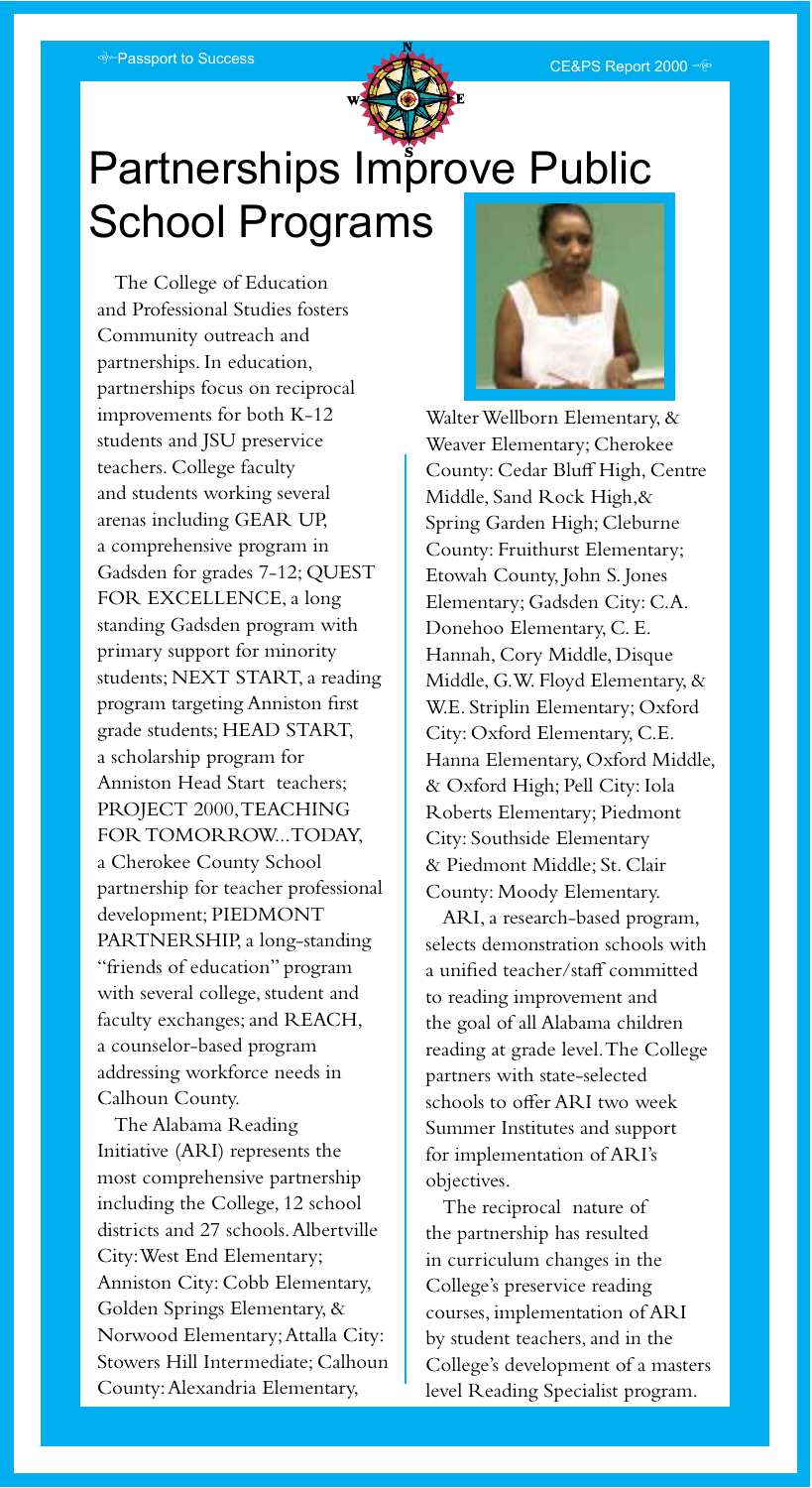## **Current Communication**

Communication faculty share currency in their fields with students. Lloyd Dobyns, Ayers Chair, spent the summer working as a business reporter at the Norfork Virginian-Pilot. He was one of 25 journalism educators in the United States selected by the American Society of Newspaper Editors for the internship program. The program included a week of training at the American Press Institute in Reston, Virginia." I needed to sharpen my newspaper skills," he said. With a background in television, including 16 years with NBC News, "I hadn't worked regularly in a city room in 43 years."

 Dr. Ralph Carmonde, acting Department Head, published Media Literacy Guide through Allyn and Bacon.

operated by students. Many of the broadcast shifts feature volunteer disc jockeys who gain on-air experience while learning the basics of radio operation. Celebrating its 25th anniversary this year, 92-J also features several hours of daily programming from National Public Radio. The Chanticleer, JSU's weekly campus newspaper, is written and edited entirely by a student staff. Many of the editors and writers are communication majors; the staff attracts a number of volunteer writers from other departments as well. The university's yearbook, The Mimosa, is produced by a staff of students who work throughout the year documenting life on the JSU campus. The annual publication devotes special sections to student activities and

Mike Stedham, a JSU graduate, joined the faculty this year bringing 24 years of experience in

broadcast and

print journalism. For eight years he served as news director of WDNG radio in Anniston. JSU hired Stedham to supervise the JSU student media: radio, newspaper, yearbook, and to teach.

WLJS, 92-J, is a 3,000-watt FM station owned by JSU and

at WJXS Channel 24, a commercial television station that uses JSU's television studio in Self Hall to produce several of its programs. TV 24 provides programming related to JSU Distance Learning, JSU Sports and other JSU related events and news.



campus events. In addition to the experience with campus media, some communication department students also receive handson training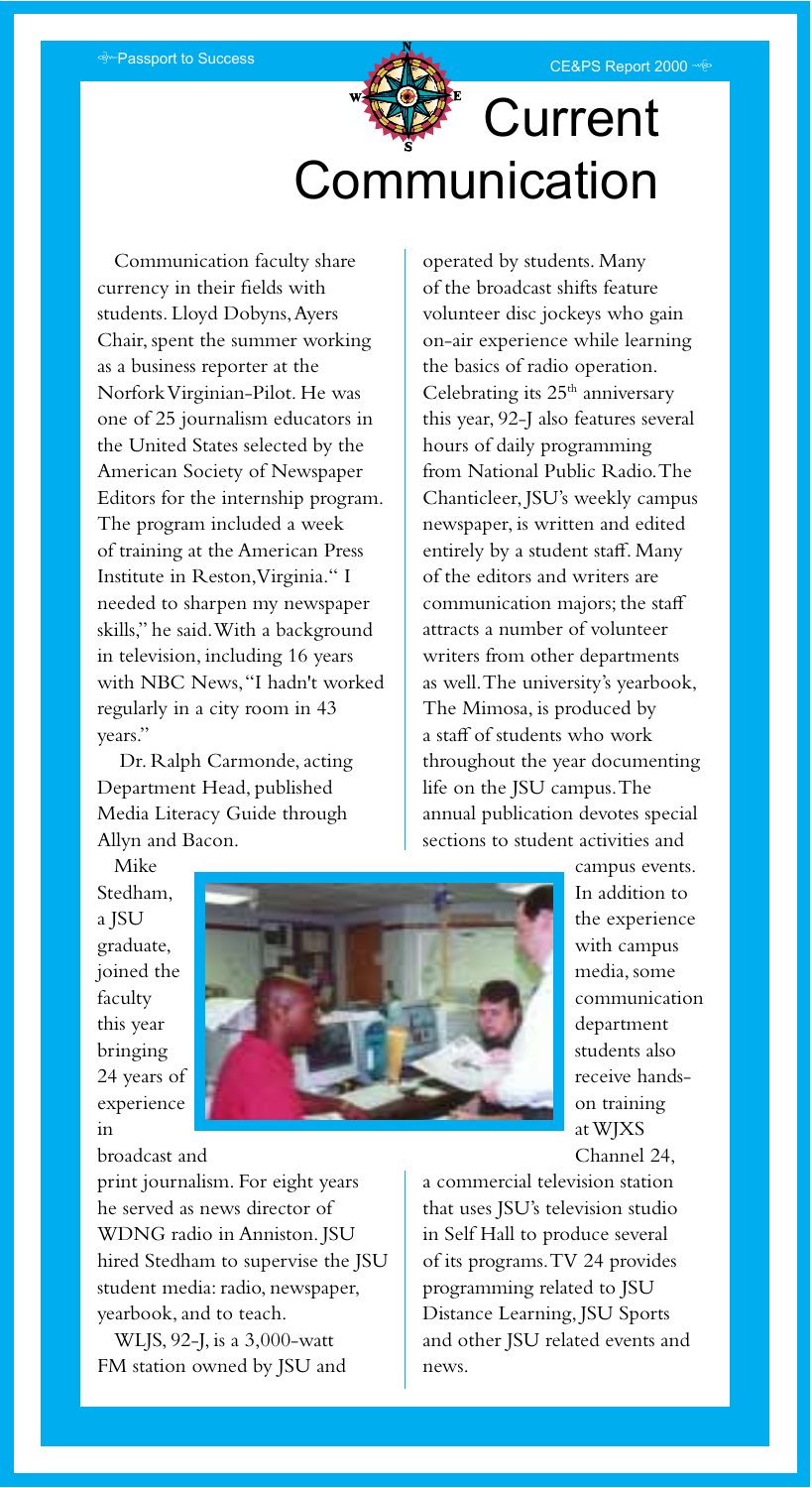

#### **Jerry Chandler Honored by the Royal Aeronautical Society**

The Royal Aeronautical Society honored Jerome (Jerry) Greer Chandler, an assistant professor of Communication at JSU, for his article "Death of Magic," a piece which probed the root cause of today's critical shortage of aviation mechanics.

The article appeared earlier this year in Overhaul & Maintenance magazine, a publication of the Washington-based Aviation Week Group.

Overhaul & Maintenance Editor-In-Chief Frank Jackman accepted the award on Chandler's behalf in London at the Society's

Millennium Journalist of the Year Awards dinner. Jackman told the gathering that Chandler hopes "Death of Magic" will



help persuade airline executives to reassess the importance of aviation technicians and prompt management to raise pay and professional standards within this critically important area.

### **Karen Nemeth Presented Outstanding Service Award**

At the Alabama Association of Family and Consumer Sciences (ALAFCS) annual meeting, Karen Nemeth, a faculty member of Family and Consumer Sciences received an outstanding service award.

An active member of ALAFCS since 1972, Mrs. Nemeth has held many leadership positions including: Executive Board member, Vice President for Operations and Membership, State Coordinator of the Student ALAFCS Association, Editor of Publications, Treasurer, and National Delegate.

She has served on the Membership Committee, the Nominating Committee, and is currently on the Strategic Planning Committee.

She is the President of the local district since 1993. At the 2000 Annual Meeting. Mrs. Nemeth was installed as the Vice President of the Association.

Mrs. Nemeth has been a faculty member at JSU since 1976. Her current dual teaching role is in Family and Consumer Sciences

Education and Fashion Merchandising.

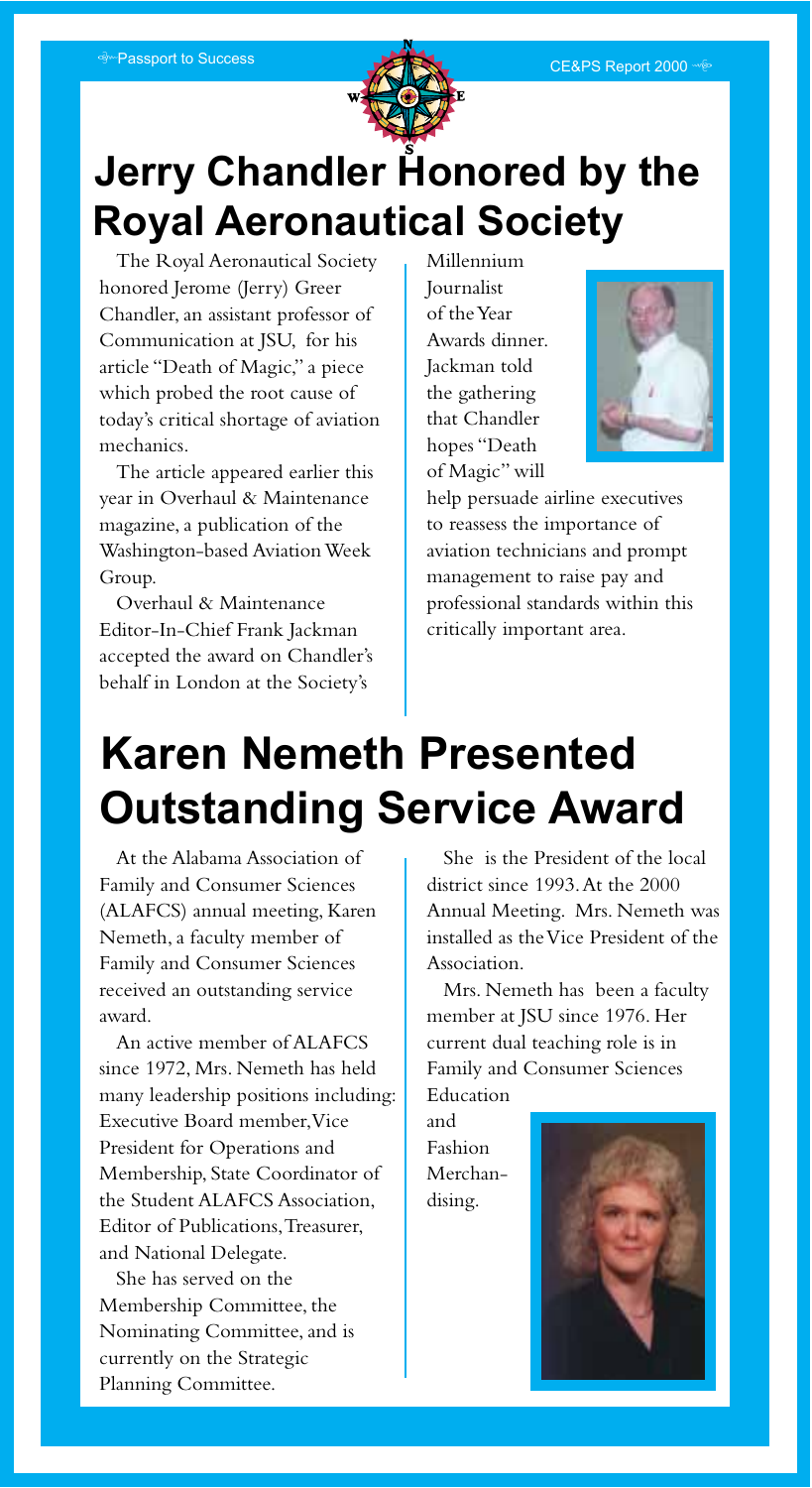## GETTING I ECHNICAL

 he Technology Department offers educational opportunities that lead to exciting careers in Computer Integrated Manufacturing Systems, Electronics, Industrial Technology Management, and Occupational Safety and Health. The department also provides the pre-engineering and teaching field courses for secondary education majors pursuing teacher certification in Technology Education. T

The programs in Technology are accredited by the National Association of Industrial Technology (NAIT) and have just been recommended for reaccreditation by the NAIT visiting team. Our faculty and students are involved in many activities which enhance the learning experience for the students. Faculty and students have opportunities to complete contemporary industry projects

for businesses and are involved in professional organizations such as the American Society of Safety Engineers (ASSE), American Production and Inventory Control Society (APICS), Society of Manufacturing Engineers (SME), and NAIT.

The departmental faculty are very active in community outreach, serving as advisors and consultants to various school systems and industries. They teach continuing education courses, provide a Computer Technology summer camp for 11-15 years olds, and host the Technology Fair each year for students in grades 3-12 to compete in various areas of technology. More than one hundred seventy five students participated in last year's fair. Based on comments from students and teachers, the success this year will yield greater student participation next year.

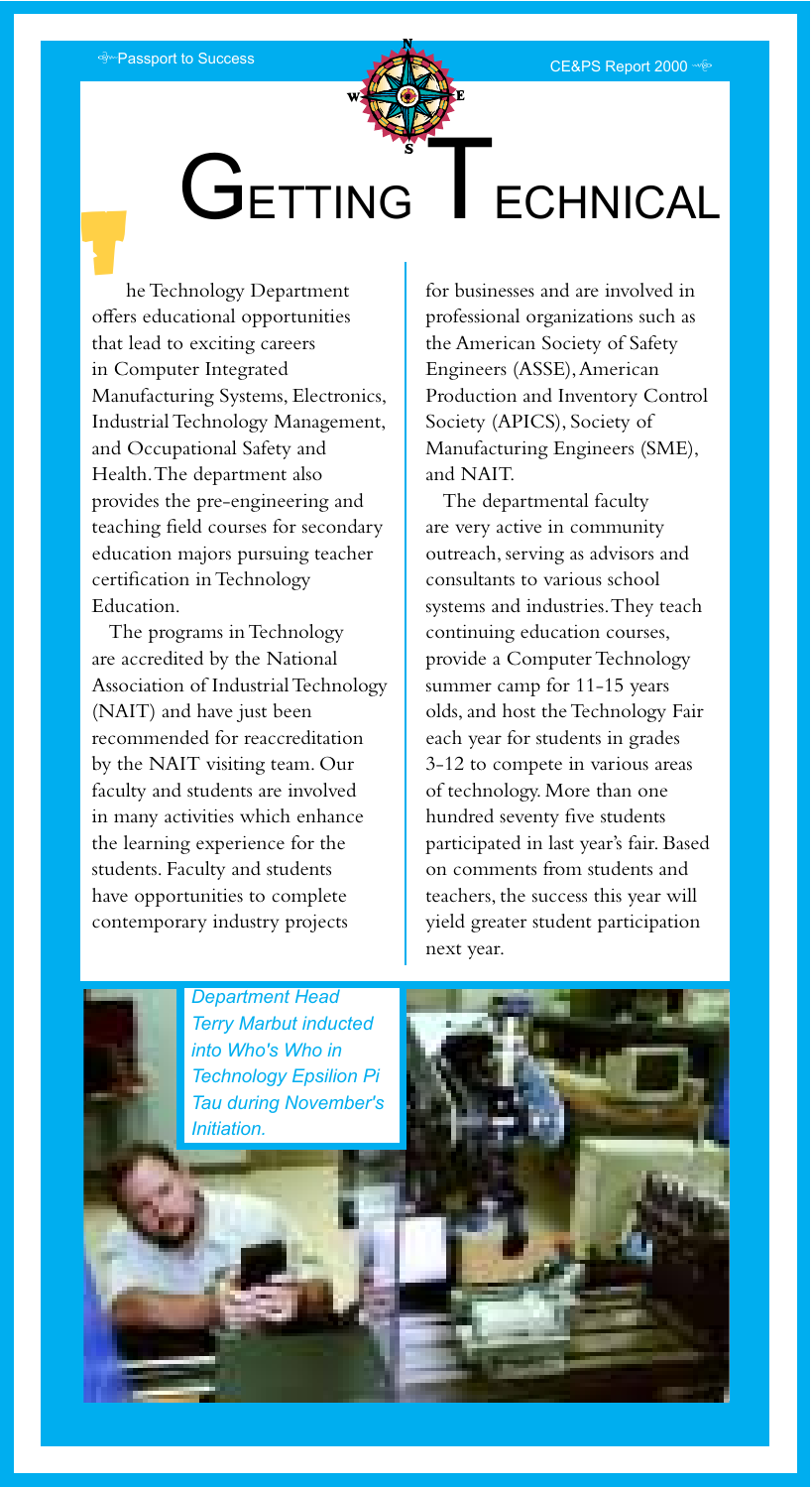

Five faculty members and ten students of the JSU Counselor Education program have recently produced and edited a book entitled, Alabama Achievers: Studies for Character Development. A publication of the Alabama Counseling Association. The Book targets junior and senior high curriculum school students.

Edited by Drs. Marvin Jenkins, Jerry Kiser, Annette Bohannon and Kathleen Friery, Alabama Achievers is a collection of 36 biographical sketches of notable persons who have roots in the state and serve

as outstanding examples of the character trait under study. Each sketch includes a section on vocabulary development and a series of activities that serve to reinforce the trait value in relation to success in life.

The charge to teach character education in Alabama's public schools is the result of a State Board of Education resolution issued in May 1995. The resolution requires at least 10 minutes of character education instruction each day in grades  $K-12$ .

#### Dr. Glen Roswal President of AAHPERD

Dr. Glen M. Roswal, a professor in Health, Physical Education, and Recreation is the new President-Elect of the American Alliance for Health, Physical Education, Recreation and Dance (AAHPERD).

AAHPERD established in 1885 has over 26,000 national members today. This organization is an Alliance of six national associations, six district associations, and a research consortium.

In his address to the Alliance Assembly in Orlando, Florida, Dr. Roswal indicated his desire to "... ensure that all HPERD programs are a model of quality and worthy of advocacy."



Dr. Glen Roswal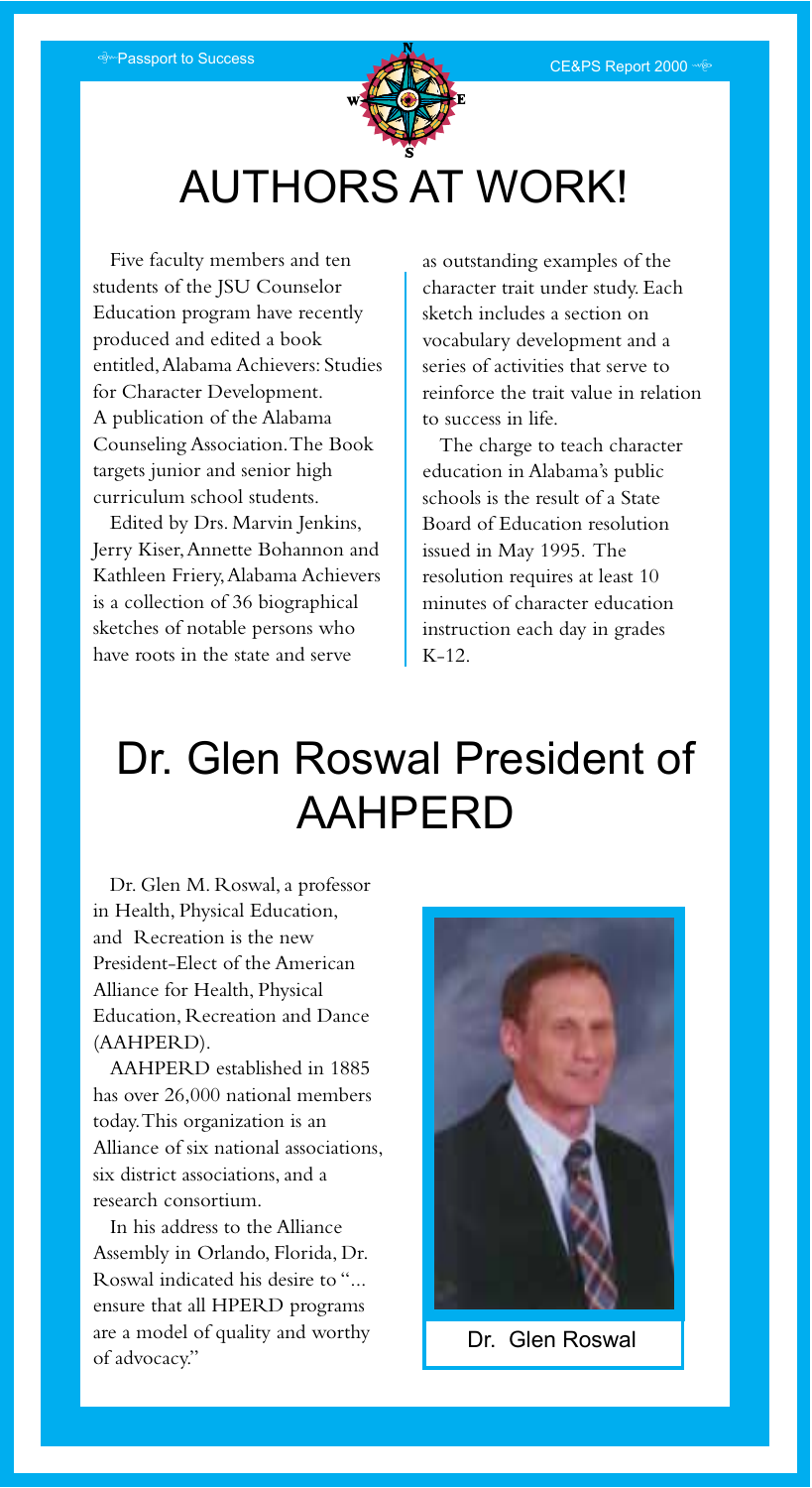



### **STUDENTS** LEARN AT A **DISTANCE**

JS U

Through distance learning, the College provides educational opportunities to the community and industry by extending its knowledge, skills, and resources via. college by cassette, videoconferencing and on-line courses.

 Jacksonville State University brings interactive telecommunica-tion experiences to the students of northeast Alabama and west Georgia. Videoconferencing courses have proven to be ideal for commuting students allowing them to save valuable time otherwise spent driving to class. Students attend classes by way of the eleven Alabama and Georgia sites that currently include: Bevill Manufacturing Technology Center in Gadsden, Alabama; Cass High School in Cartersville, Georgia; Central High School in Carrollton, Georgia; Cherokee County Career and Technology Center in Centre, Alabama; Community Educational Services Center in Winterboro, Alabama; JSU Self

Hall in Jacksonville, Alabama; JSU Merrill Building in Jacksonville, Alabama; JSU Naylor Hall in Gadsden, Alabama; Marshall County Technical School near Albertville, Alabama; Northeast Alabama Community College near Rainsville, Alabama; Northeast Georgia RESA in Rome, Georgia; Oxford High School Learning Resource Center in Oxford, Alabama, Pell City High School in Pell City Alabama; Sequoyah High School in Canton, Georgia; Shamrock Middle School in Decatur, Georgia; and Snead State Community College near Boaz, Alabama.

Research has shown that students often prefer videoconferencing because they share ideas with peers in the classroom and with other sites while receiving instruction with a professor through an advanced videoconferencing system. Videoconferencing combines the power of video, voice, computer and document by sharing nine University satellites through a multipoint control unit and T1 lines.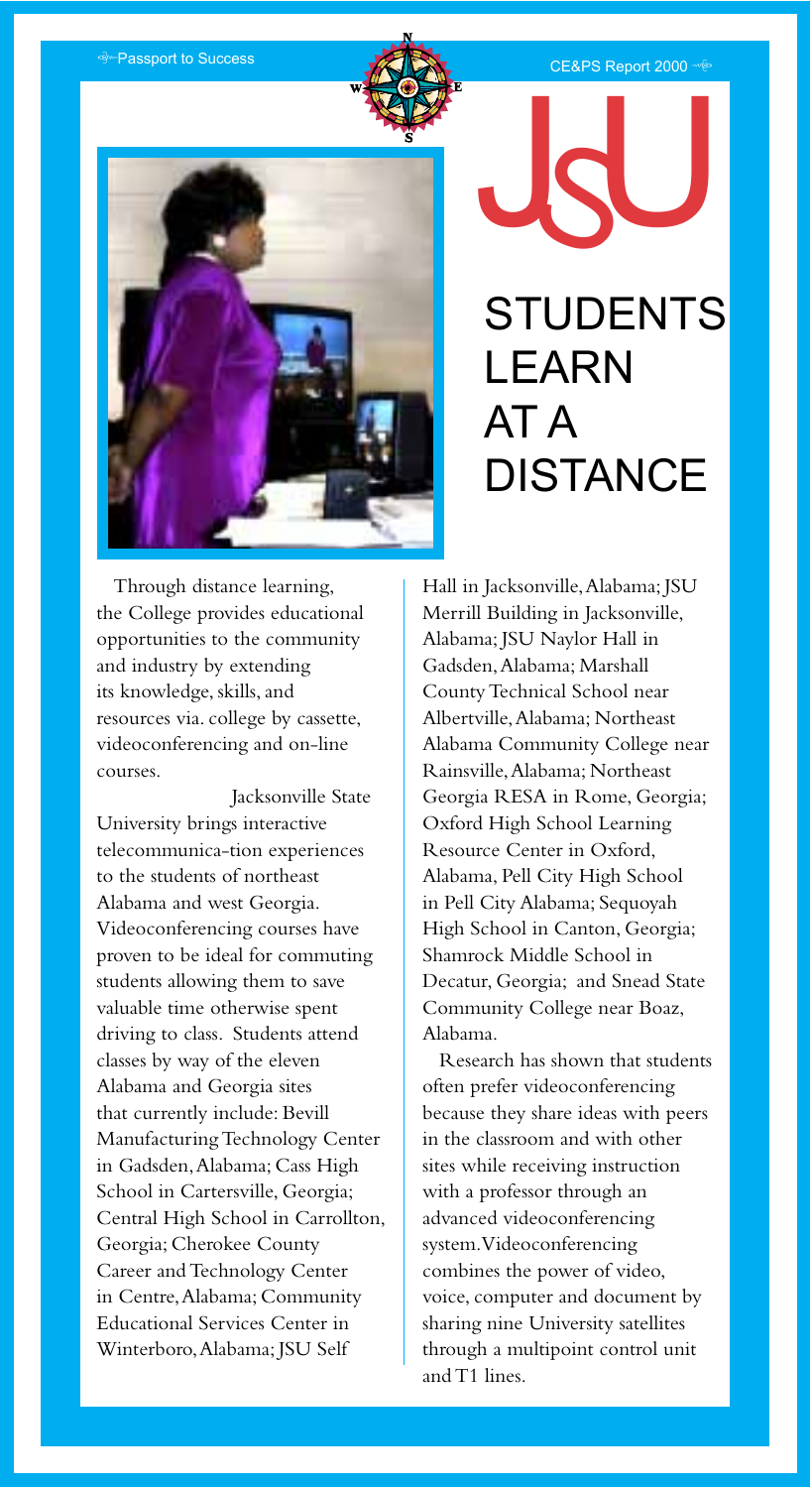

#### **Students to Reach for New Career Heights in Calhoun County**

Developed through collaborative efforts of the Calhoun County Chamber of Commerce, county schools, Ayers State Technical College, Jacksonville State University and local industry, project REACH (Readiness Education to Achieve Career Heights) will be launched this fall. The mission of the REACH project is to improve the quality of the workforce in Calhoun County and the State of Alabama by supplementing counseling services in the public schools related to career education and employment.

Counselors working with business and industry will provide accurate and up-todate information about the career opportunities in the local environment to students in area public schools and aid in helping students make career decisions. Students will be assisted with higher education and training opportunities, including the development of personal employability skills, necessary to prepare for and pursue various careers.

Project REACH activities will be coordinated by Dr. Kathleen Friery, Head of the Educational Resources Department of the College of Education and Professional Studies, and Dr. Marvin Jenkins, Associate Professor of Counselor Education at

Jacksonville State University. As presently envisioned, REACH is a multi-year program that will bring industry opportunities to life by providing timely career information, job fairs, cooperative education placements, visiting industrial consultants and other resources into the school setting. Project REACH has been funded through gifts from Alabama Power and local industries of Calhoun County.



**Counsels** working w rusiness an **ikhistry**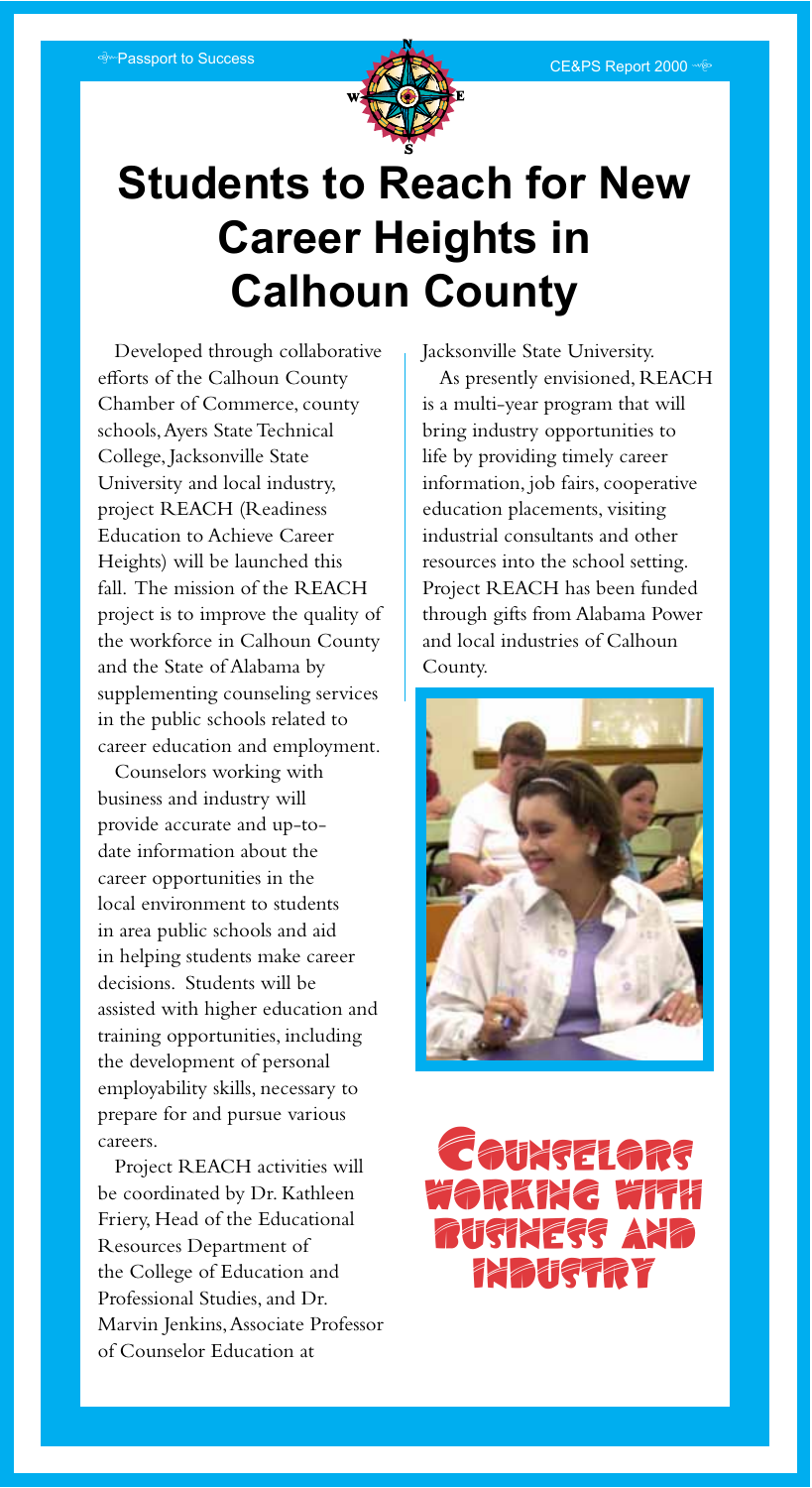

 ollege of Education and **C** ollege of Education and<br>Professional Studies students have provided 81,540 hours of free oneon-one tutoring to over 5,419 area K-12 students. For the past 18 years the Clinical Experiences Program has incorporated a tutoring practicum through the Teaching/



Learning Center (T/LC). The T/ LC is level two of the CE&PS's five level Clinical Experience Program. CE&PS students work with students on their homework as well as remediating academic needs. The Teaching/Learning Center has been referred to as a "center for two learners," the JSU preservice teacher and the 1-12 grade student.

The tutors use traditional media and a range of nontraditional media to help them apply their JSU coursework to the tutorials.

The T/LC has been recognized by the American Association of State Colleges and Universities and the Southeastern Region Association of Teacher Educators for this program.

#### College Classrooms Get Smart

Preservice teachers and faculty are fully utilizing the Smart Classrooms. Room 308 Ramona Wood Hall and room 236 in Self Hall are multimedia classrooms. Potentially any classroom can show the use of technology with the use of portable computers and LCD projectors. Students are able to observe faculty using the newest media. This use

models for students, who in turn offer presentations to their peers and instructors.

 Combining sound, still pictures, animation and short movies An educator can create educational productions that are remembered by the audience and reach students with differing learning styles.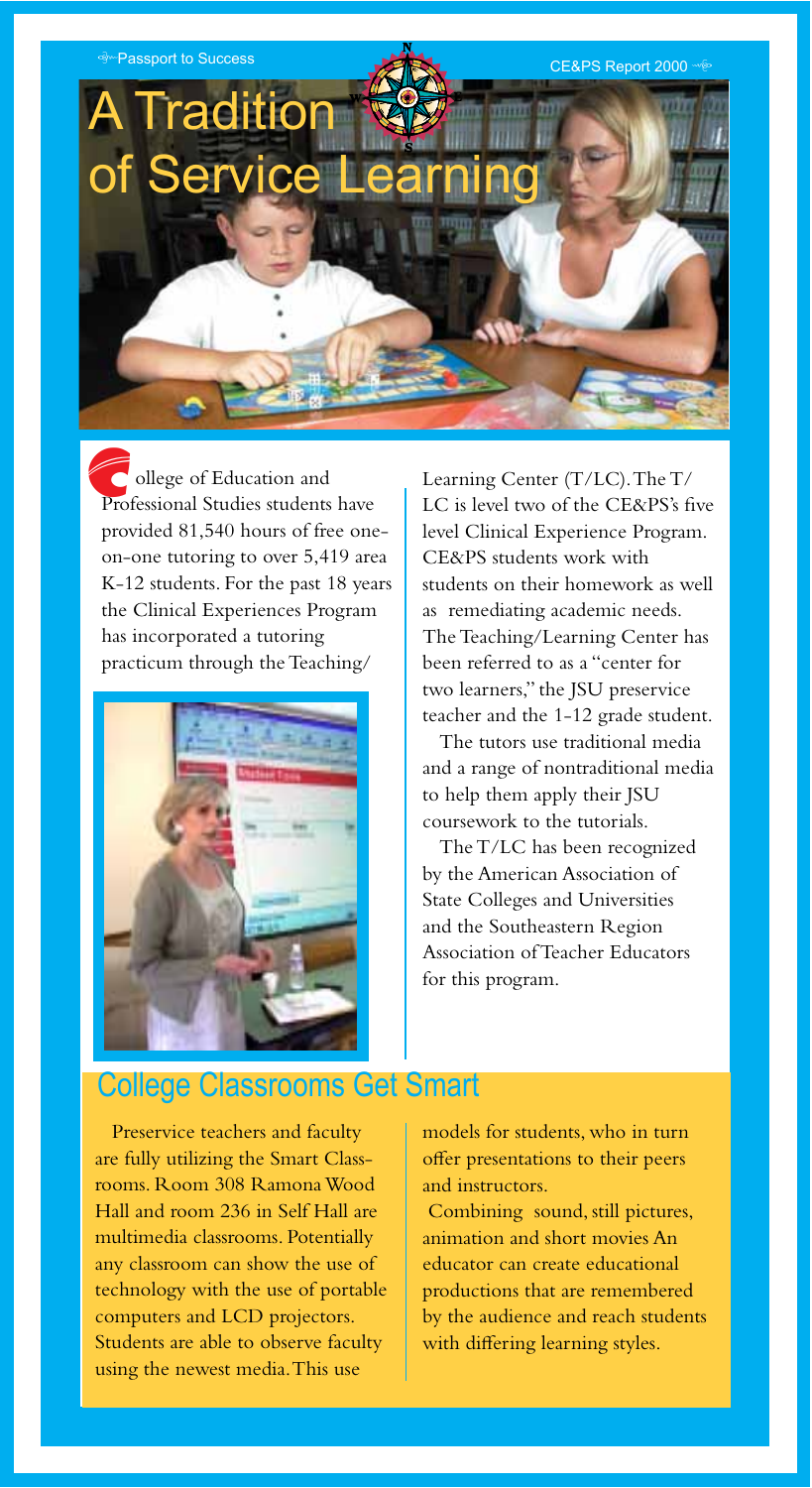



The Multimedia Instructional Laboratory (MIL) provides support services that students need to achieve a quality educational experience.

Two rooms accommodate the MIL, room 104 and room 210 in the Ramona Wood Building. The Room 210 has 15 Multimedia Personal and 14 Macintosh G3 computers. Each computer has a zip drive and DVD player. Eight Laserdisc players and monitors are also available to students. Room 104 is the meeting place for a tutoring practicum and serves as a overload room for 210, and a site for students to do research when classes occupy 210.

The MIL is a recipient of the tt@m, Teacher Training at Microsoft grant. This grant provides the MIL with the latest software from Microsoft. The MIL is a demonstration site for the A+LS software, which is computer aided instruction for 60 areas of the K-12. curriculum. The hardware and software combined in the MIL to keep JSU students using current technology.

The MIL assists the University in providing service to the community by providing instruction and computer access to

**Brings Technological** & **Educational Opportunities** To Preservice **Teachers** 

public school teachers. In addition, it allows the tutoring of public school students through advanced technology. In that Internet access is provided through the MIL, both students and faculty acquire information skills. Students and faculty also gain experiences in computerized search and retrieval technologies as well as assuring that students use computers more efficiently.

The Technology Scholarship Program for Alabama Teachers (TSPAT) necessitated the existence of the MIL and consequently has provided support for the development of excellence in the school systems of the region. Through faculty participation, the MIL improves teaching effectiveness and the effectiveness of the University in fulfilling its mission.

The MIL is available to all students and faculty of the University and supports other colleges on campus in a variety of ways (e.g., computer literacy, research, brochure development, scanning). It fulfills the institutional goal of improving the quality of the facilities, equipment, and providing support services for all segments of the University community.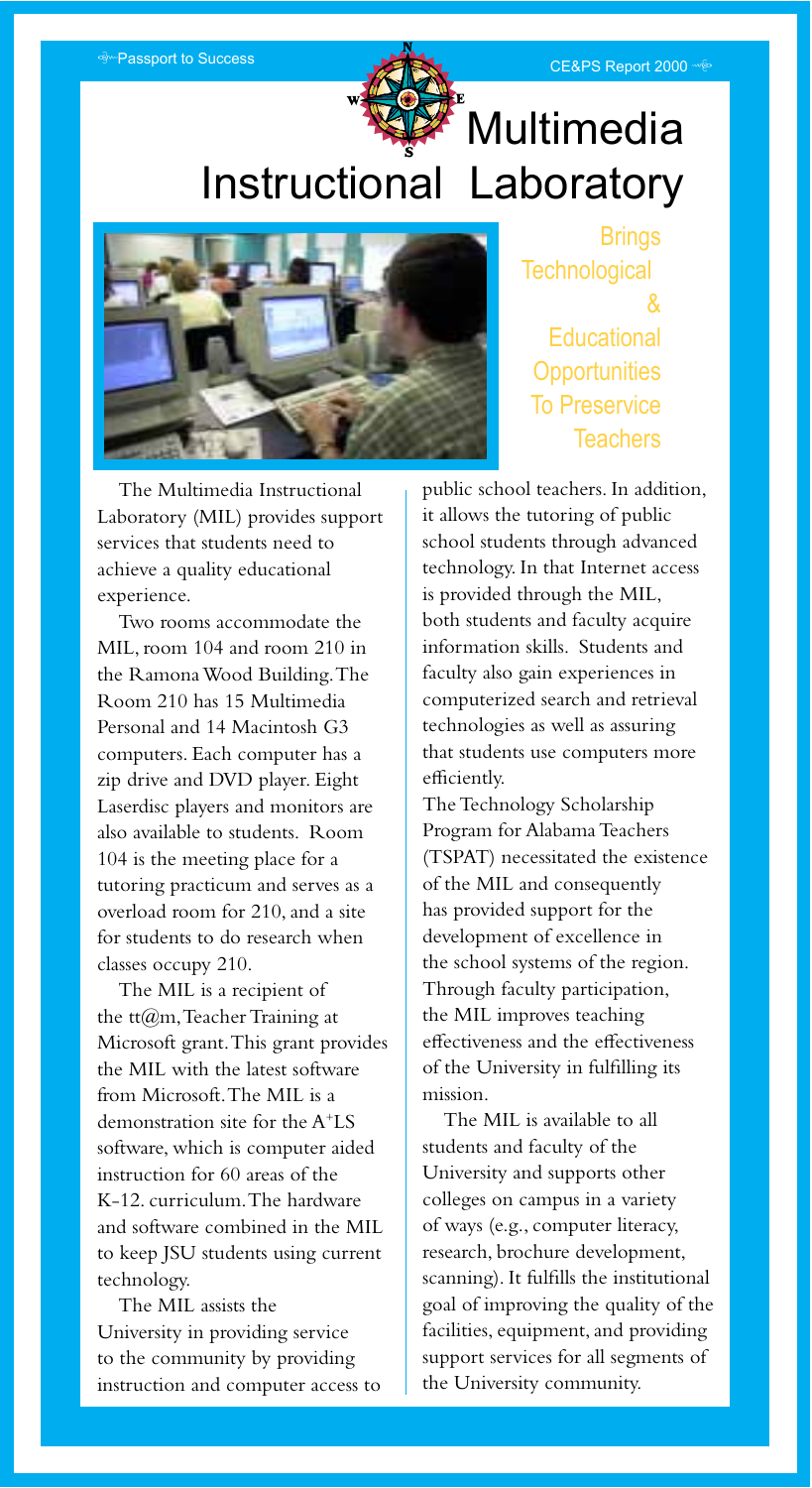



## Materials for Educators

The Learning Resource Center (LRC) meets the institutional goal to improve the quality of the facilities, equipment, and support services for all segments of the University community. The LRC provides a unique service in that it checks out CD-ROMs, games, videos, posters, maps, globes, models, simulators and manipulatives to area public school teachers as well as JSU students and faculty. Students find the lamination service to be of great benefit to them in the preparation of teacher made materials. In addition, Elison die cutters in a wide variety of patterns are available for bulletin board construction. Students and faculty are also receive assistance in the making of copies and transparencies.

The LRC is open weekdays from 8:00 a.m. to 12:00 p.m. and 1:00 p.m. to 4:30 p.m.



*"The LRC is like a library with more than books*…  *CD's, laserdisks, games different approaches to teaching."*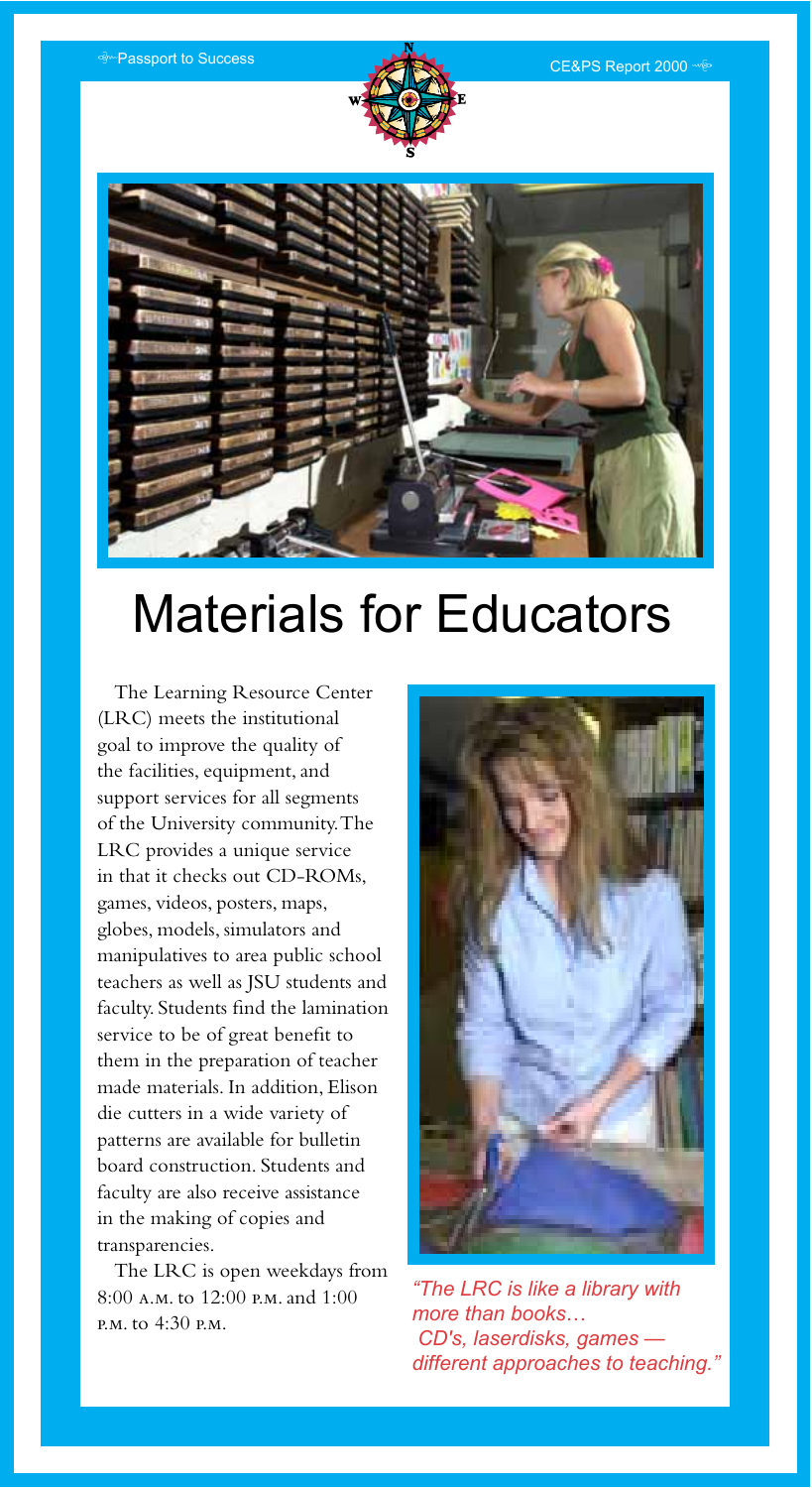

#### Hope Trantham Employee of the Month



ope Trantham<br>
named employ<br>
month for July<br>
has several responsibility named employee of the month for July 2000. Hope has several responsibilities. She is employed as the secretary for the Instructional Services Unit. For the past several years her responsibilities included making the NCATE visit a success. She also kept JSU's Distance Learning running smoothly.

Hope has been employed at JSU for thirteen years. She has served the University in several departments. Her first University assignment was in the College of Arts and Sciences Biology department. There she began working with Dr. Mary

*"What I enjoy most about working at JSU— the students. If I can help students accomplish something meaningful/needful for them it makes my day worthwhile."*

Jean Paxton. When Dr. Paxton became the Director of In-Service Education Center, Hope transferred as a secretary. Hope worked there for eight years. In 1997 Hope transferred to the College of Education and Professional Studies working with Dr. Franklin L. King.

Hope has lived in Jacksonville all her life. She has a daughter, Kayla. Hope is dedicated to Kayla and helps out at Kayla's gymnastic tournaments.

#### Faculty Retirees Since 1998

Committed to students, programs, the College and University, the following faculty have retired after exemplary careers at JSU:

#### **Curriculum and Instruction**

Dr. Mary Williams Dr. Jane Brown

#### **Educational Resources**

Dr. Harry Rose Dr. Norman Dasinger Dr. Stan Easton Mr. Lee Chaney Dr. Mary Stinson

**Health, Physical Education, and Recreation**

Dr. Jim Reynolds Dr. Margaret Pope Ms. Barbara Wilson Dr. Ann Croome

#### **Communication**

Mr. Joe Langston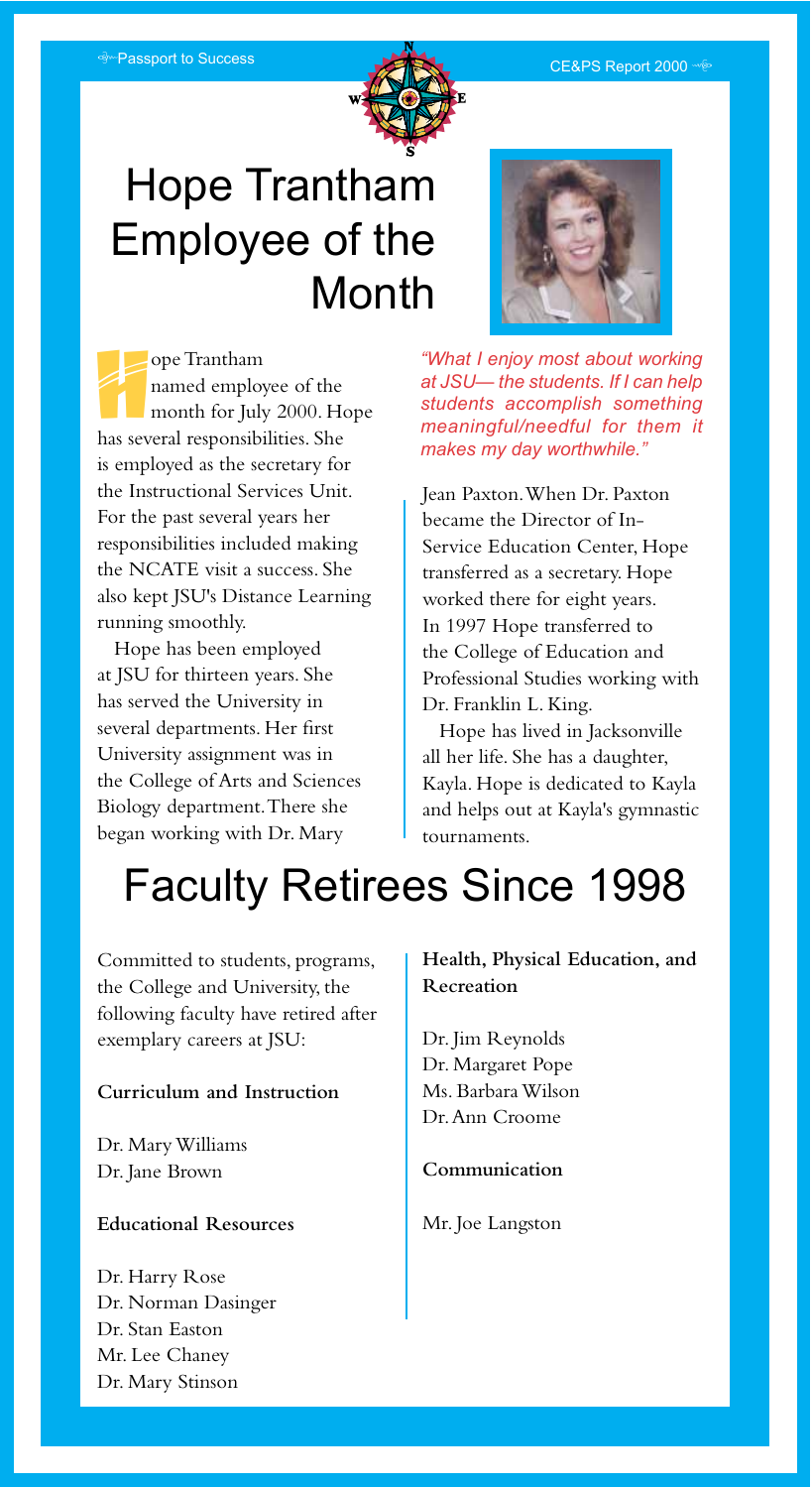



Lisa Baswell Bates is an alumna as of April 29, 2000. Her academic work and athletic skills are an example and an inspiration. Lisa received her Masters Degree in Education with a 4.0 GPA. She ranked number one in a class of 398. In her basketball career at JSU she was 1999-2000 GTE Academic All-American First Team, 1999-2000 GTE Academic All-American of the Year, All-District GTE Academic All America, Trans America Athletic All-Conference First Team, Trans America Athletic Conference preseason Player of the Year, and JSU Female Athlete of the Year 2000.

Lisa credits the College of Education and Professional Studies for helping her to achieve her goals. "I think Jacksonville State University has a great College of Education. It prepared me for the real world of being a teacher. Because of all the clinical experiences I did while a student, I knew what to expect when I got my first job."

Lisa is currently teaching special Education and coaching girls basketball at Sand Rock High School.

Lisa Baswell Recognized by the JSU Board of Trustees

Being Named the Academic All American of the Year was my biggest basketball Success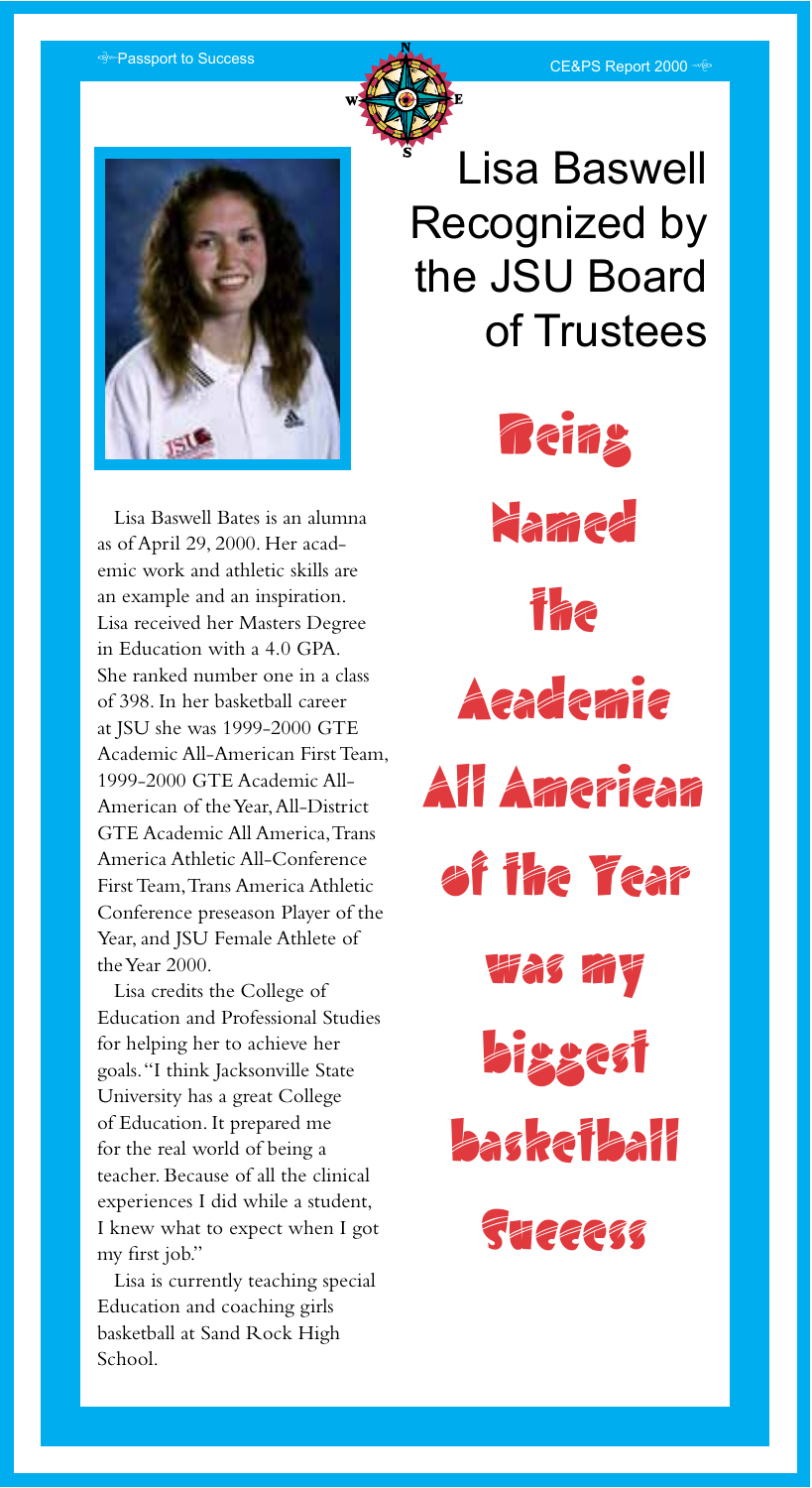

#### Camp Life: A Fun Summertime Recreation Program

The Department of Health, Physical Education and Recreation Continues its long history of offering Camp Life. Parents find Camp Life a safe, affordable, rewarding, and motivating daycamp for children ages 6-14 years of age. Children participating in summer activities centered around fun and entertaining programs that include swimming, basketball, tennis, bowling, racquetball, softball, and other activities that improve their physical fitness. JSU students have the opportunity for summer employment and a valuable experience working with children.

JSU students, including JSU athletic stars, lead sessions that center around lifetime sports, muscular and cardiovascular fitness, and learning activities for healthy living. Camp Life utilizes the Pete Matthews Coliseum and surrounding athletic fields to provide a setting for this needed

program. Seven hundred and sixty eight campers participated in the summer of 2000. The program begins when school is out in May and continues until school begins in August. Parents drop children off starting at 7:00 a.m. and pick them up between 4:30 p.m. and 6:00 p.m.

The camp provides affordable day care for JSU faculty, staff and students and the local community. The pricing of this program is weekly, allowing for accommodations for summer vacations. The cost per child also drops when two or more children from the same family are enrolled.

Children are grouped into age brackets of 6-8, 9-11, and 12-14. Each day is structured around four central activities. Activities are planned by the JSU student leaders to teach lifetime sports skills to students, including daily lessons on healthful lifestyles.

#### Television Services: Video Support

Television Services currently serves numerous areas at JSU. The Unit provides technical, instructional, engineering, operational, and administrative support for distance learning and the Communication Department. At the same time Television Services helps promote the University through projects that include campus productions, the inauguration of President Meehan, producing TV and

radio spots, broadcasting live the Commence-ment Summer 2000, creating videos Nursing at JSU: Right for You and Jacksonville State University: Right for You and editing a beautification video for Fort Payne, Alabama.

Mike Hathcock won the AP story of the month award for October with his interview of the resigning coach, Mike Williams.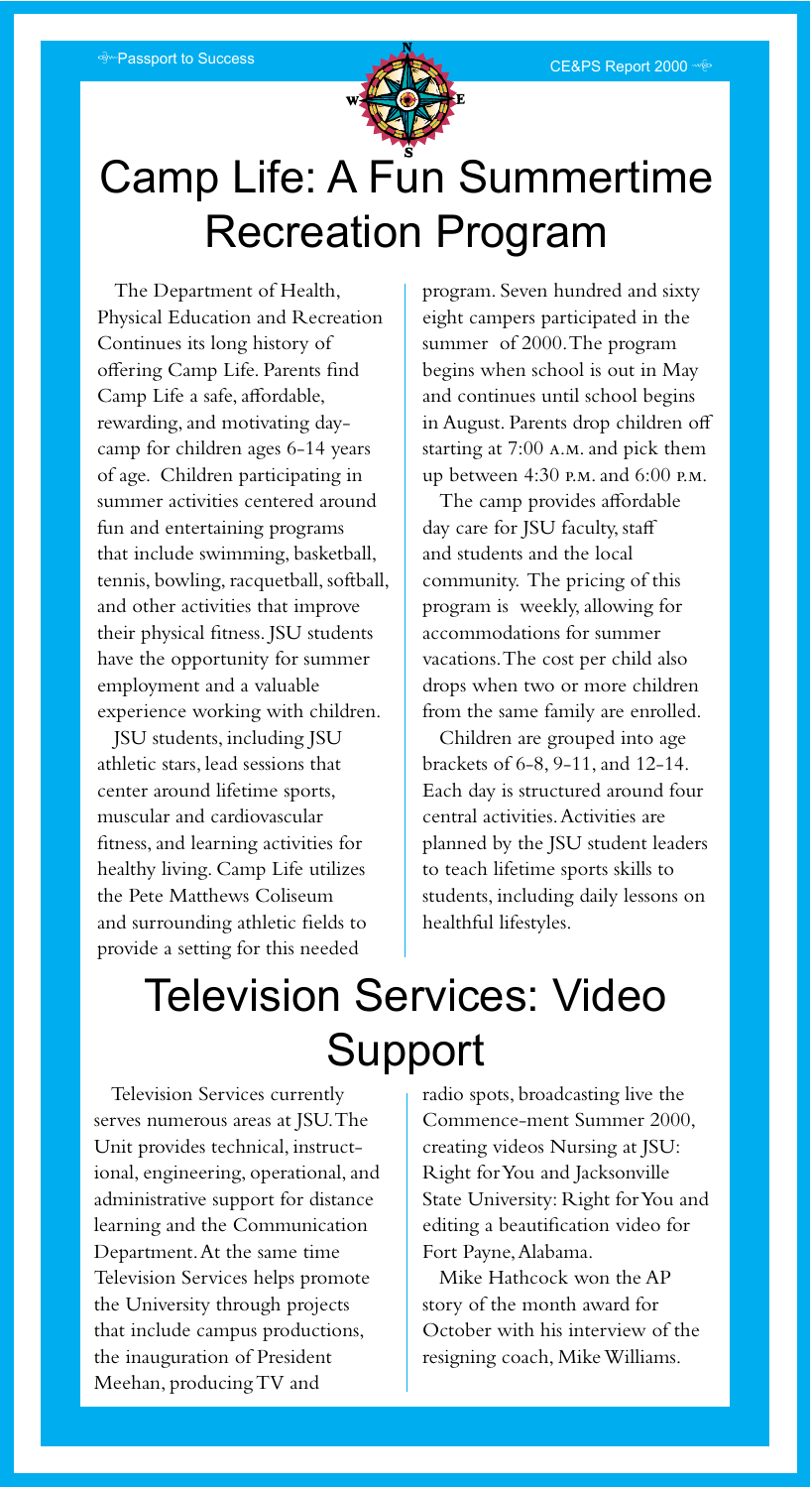

 $\mathsf{C}$ ollege of  $\mathsf{E}$ ducation





#### Contact Information

Dean Shelia Anne Webb, Room 211 Ramona Wood Building, phone: 256.782.8213 Secretary, Cathy Rose, Room 211 Ramona Wood Building, phone: 256.782.5445 Associate Dean Cynthia Harper, Room 211 Ramona Wood Building, phone: 256.782.8212 Secretary, Rosemary Harper, Room 211 Ramona Wood Building, phone: 256.782.5838

> Please bookmark our website: http://www.jsu.edu/depart/edprof